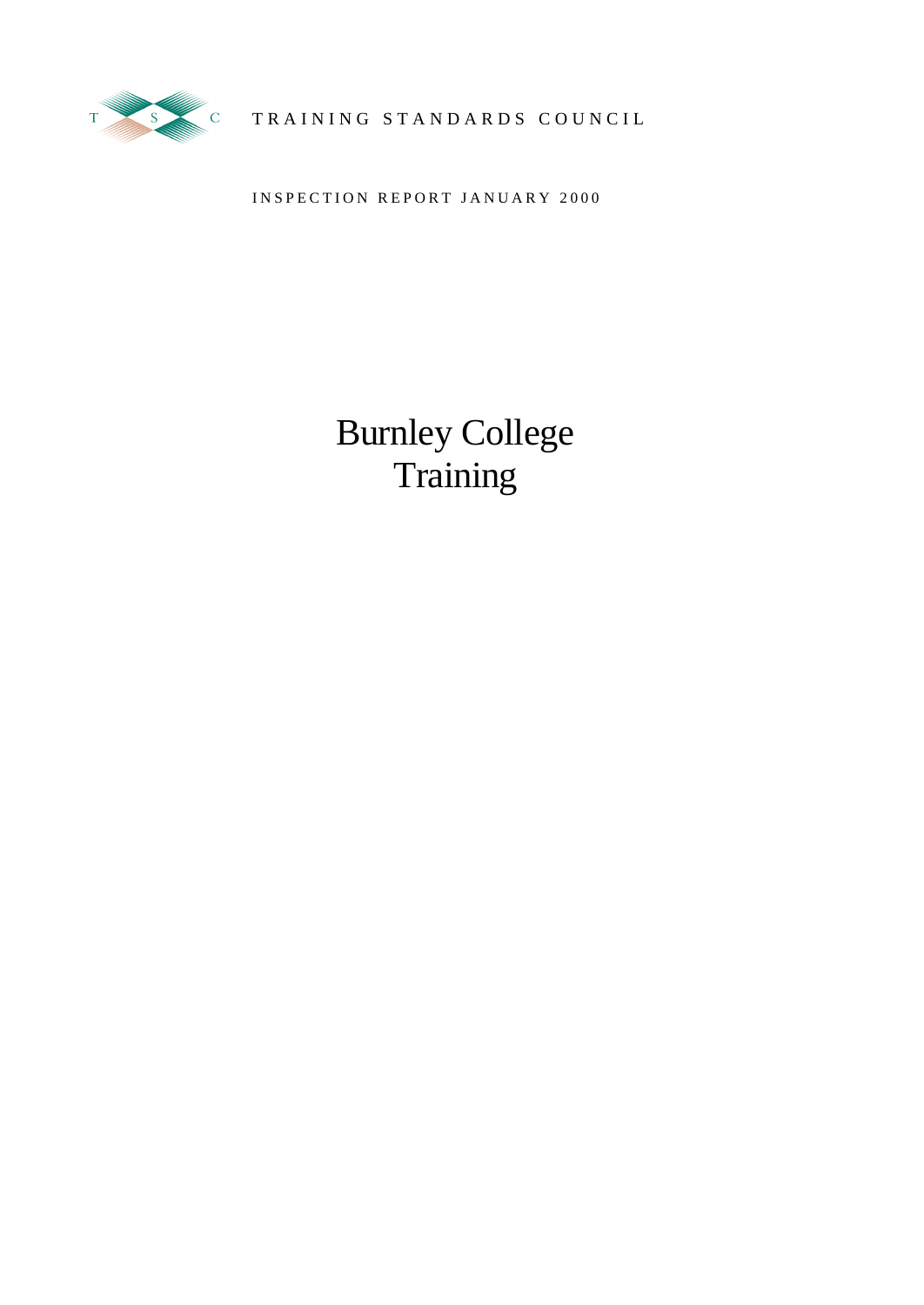

# **SUMMARY**

Burnley College Training offers good training in construction and manufacturing and excellent training in foundation for work. In construction and manufacturing, both on- and off-the-job training are well delivered, with thorough assessment and internal verification. Foundation for work trainees are well supported by staff and have good resources. Training in business administration, retailing and care is satisfactory. Initial assessment is thorough in business administration and achievement rates are good. Retailing work-placement supervisors are very supportive, but workplace supervisors in retail and business administration have little understanding of the NVQ process. In care, training and work placements are good, but assessment and internal verification practices are weak. Burnley College Training has a strong commitment to equality of opportunity and provides good learning and pastoral support to trainees. Management of training is good, with effective communication systems and staff development opportunities. Quality assurance is also good, with a strong commitment to continuous improvement through self-assessment.

### **GRADES**

| <b>OCCUPATIONAL AREAS</b>      | <b>GRADE</b> | <b>GENERIC AREAS</b>   | <b>GRADE</b> |
|--------------------------------|--------------|------------------------|--------------|
| Construction                   | 2            | Equal opportunities    |              |
| Manufacturing                  | 2            | Trainee support        |              |
| Business administration        | 3            | Management of training |              |
| Retailing & customer service   | 3            | Quality assurance      |              |
| Health, care & public services | 3            |                        |              |
| Foundation for work            |              |                        |              |

| <b>GENERIC AREAS</b>   | <b>GRADE</b> |  |  |
|------------------------|--------------|--|--|
| Equal opportunities    |              |  |  |
| Trainee support        |              |  |  |
| Management of training |              |  |  |
| Quality assurance      |              |  |  |

### **KEY STRENGTHS**

- ♦ good off-the-job training in most areas
- ♦ highly supportive work placements
- ♦ exceptional personal support for trainees in foundation for work
- ♦ strong commitment to equality of opportunity
- ♦ effective learning and pastoral support
- ♦ good internal communications
- ♦ extensive staff development programme
- ♦ strong commitment to continuous improvement

### **KEY WEAKNESSES**

- ♦ little understanding of NVQ process by employers in most areas
- ♦ some inadequate assessment and internal verification activity
- ♦ no formal monitoring of on-the-job training in most areas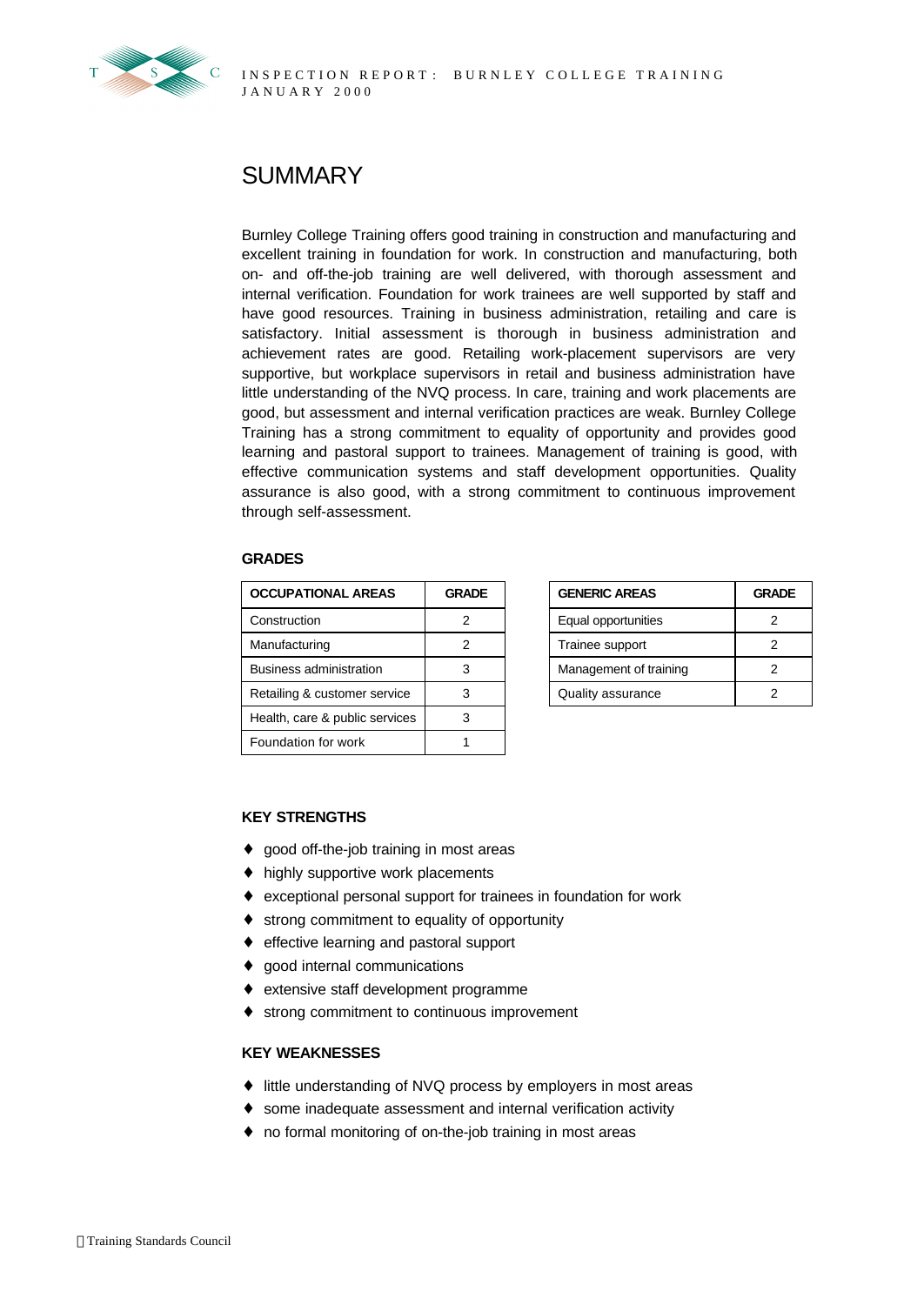

# INTRODUCTION

1. Burnley College Training (BCT) is Burnley College's managing agency responsible for work-based youth and adult training programmes. Burnley College is a community college, with extensive links within Burnley and the wider community of East Lancashire. Each teaching subject area forms a division of the college; BCT is one of those divisions, with the division manager responsible to one of the college's assistant principals. BCT's training centre for young people is on the main college campus. The training centre for adults is located in a newly refurbished centre (Skillspoint) in one of the most socially and economically deprived areas of Burnley. BCT has provided work-based training since 1990, when the organisation was known as Spectrum. At this time, the training was provided in a sheltered environment; this changed to using work placements between 1993 and 1995 and the numbers of youth trainees increased. In 1998, BCT began providing training for adults, continuing the expansion of training which has been encouraged over the last three years. The contract for work-based training is with East Lancashire Training and Enterprise Council (ELTEC), which was the co-ordinating TEC for this inspection. Burnley College is a member of a New Deal provider consortium, comprising the four East Lancashire colleges, ELTEC and local private training providers. New Deal training is integrated into the college's further education provision, rather than into the work-based training division. Training is provided to a total of 296 trainees and New Deal clients in the occupational areas of construction, business administration, engineering, manufacturing, retailing and customer service, media and design, health, care and public services and foundation for work. Engineering and media and design, with 12 trainees, did not form part of this inspection. BCT employs 24 members of staff.

2. Burnley is one of six boroughs in East Lancashire, with a population of 91,000 out of a total population of 0.5 million. Burnley is a stable community, although some young people have moved out of the area in recent years. Unemployment stands at 3.5 per cent, which is lower than the national average. Approximately 35 per cent of jobs in Burnley are in manufacturing and many of these are low-status, part-time and low-paid jobs. A high proportion of local large employers have their head offices outside the area, which reduces the number of jobs available in finance, personnel and management. The average wage in Burnley is only 83 per cent of the national average. Women make up 51 per cent of the active workforce. Recently, there has been a slight increase in jobs in service industries as a consequence of new retail activity, linked to a new motorway. The local aerospace industry has also seen some expansion. There is a shortage of engineers, sales personnel and information technology specialists in the area. Members of minority ethnic communities form 7 per cent of the population; the majority of these are of Asian backgrounds. Within Burnley College, 17 per cent of full-time students are from minority ethnic backgrounds. One in five students is from a disadvantaged area.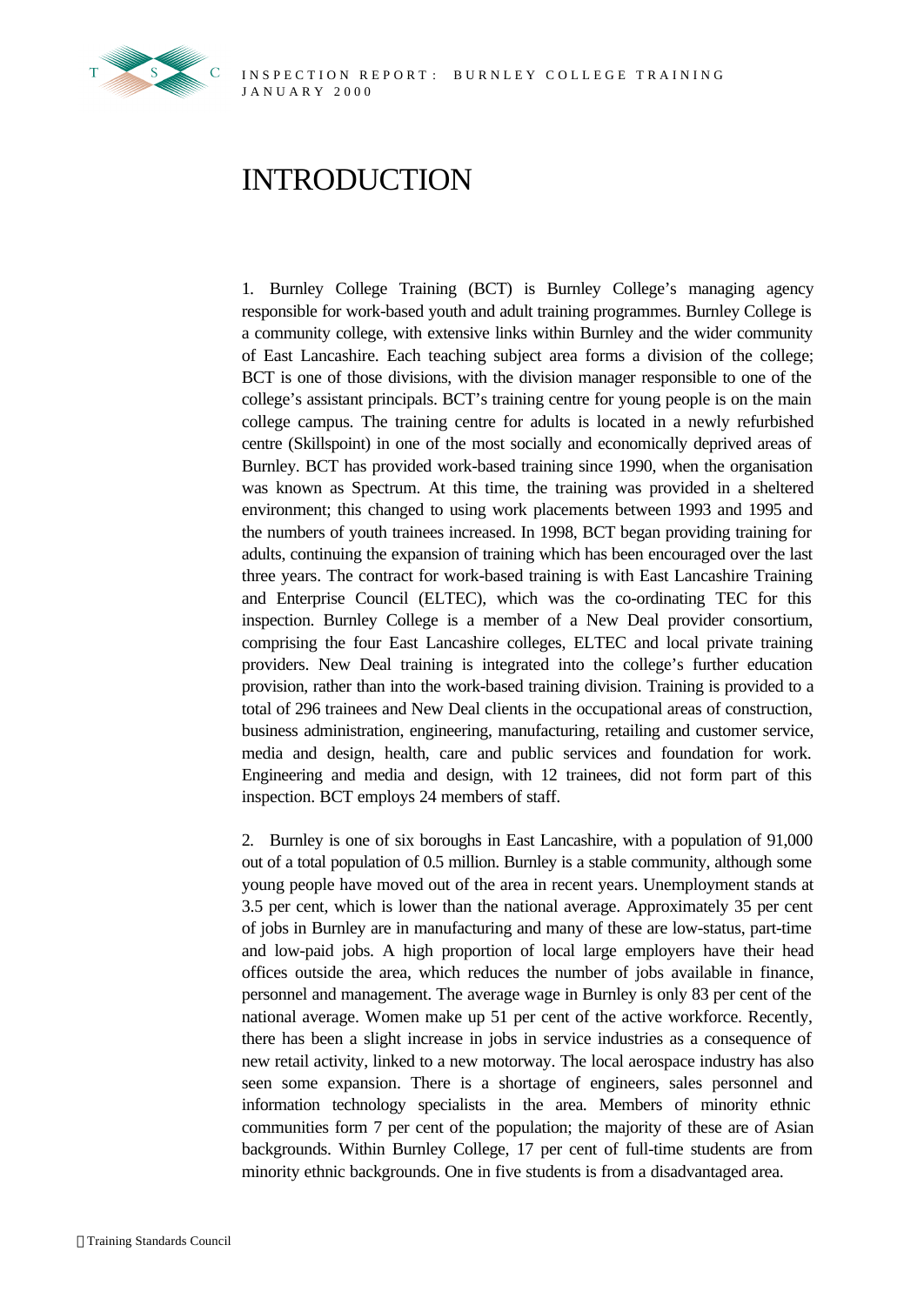

3. In 1999, the percentage of school leavers achieving five or more general certificates of secondary education (GCSEs) at grade C and above was 43 per cent, compared with the national average of 47.9 per cent. In some parts of the town, this figure is as low as 18 per cent. Only 56 per cent of pupils remain in some form of further education after year 11, compared with a national average of 68 per cent.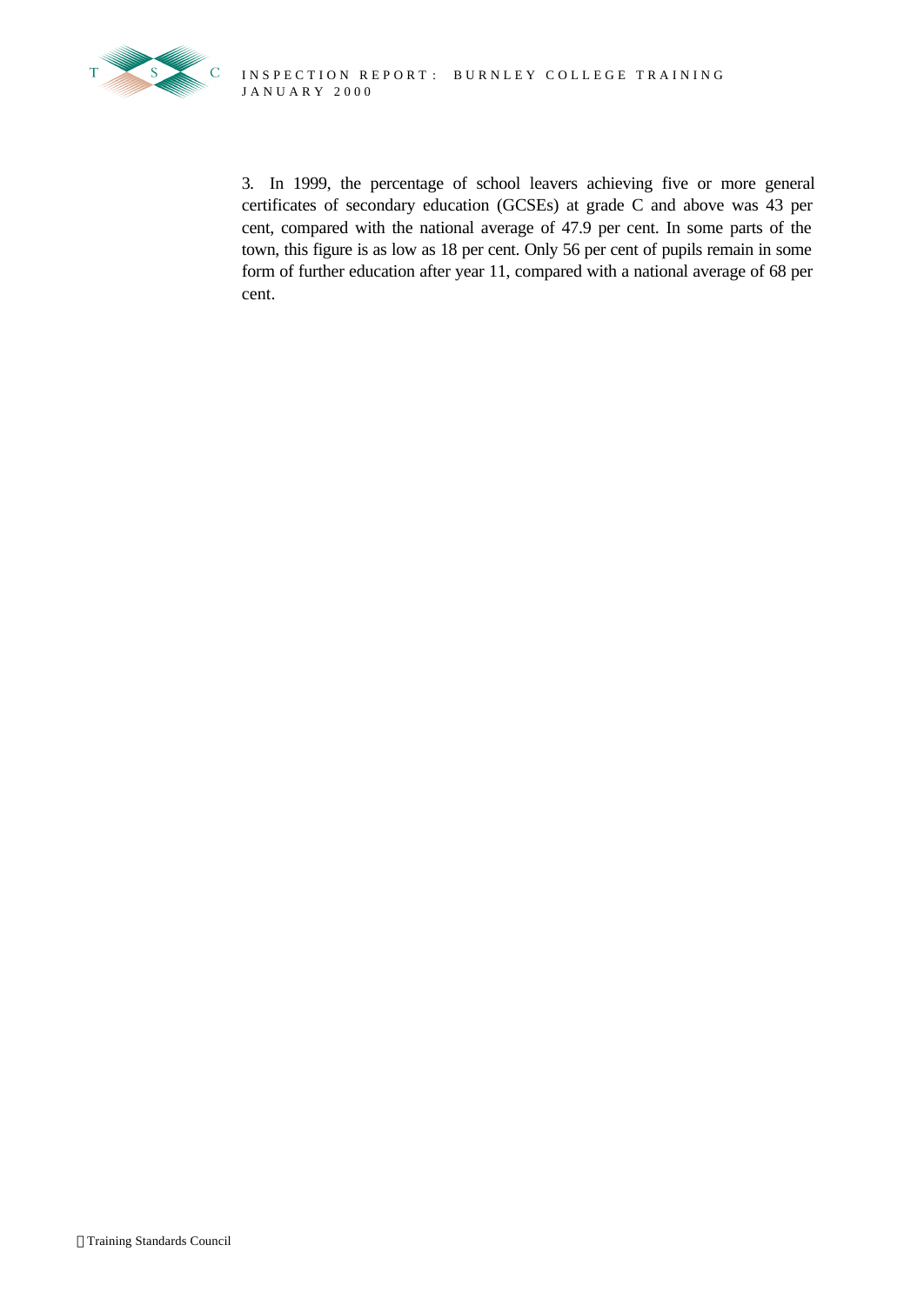

# INSPECTION FINDINGS

4. BCT produced a self-assessment report which was specific to work-based training and complementary to the main college's report. Staff in BCT all contributed to the report, by either identifying or validating the strengths and weaknesses listed in the report. The report was drawn together by the manager of BCT. A number of the identified strengths represented no more than normal practice and the self-assessment report failed to identify some weaknesses, although others were correctly reported. BCT was over-critical of its performance in two generic areas.

5. Eight inspectors spent a total of 40 days with BCT. The team worked jointly with a team of Further Education Funding Council (FEFC) inspectors during this time, sharing information and each other's findings. The occupational areas inspected jointly were the information technology component of business administration and foundation for work. Inspectors interviewed 108 trainees and made 32 workplace visits. They carried out 63 interviews with trainers and 30 with supervisors or employers. Twenty-eight interviews were conducted with off-the-job management staff and seven with internal verifiers. Sixty-one trainees' files and 83 portfolios were reviewed. Other documents reviewed included TEC contracts, external verifiers' reports, health and safety and equal opportunities policies, quality assurance documents, minutes of meetings and promotional materials. Inspectors observed 12 training sessions and graded ten of them. They also observed 10 assessments and 11 reviews.

|                                   | <b>GRADE 1</b> | <b>GRADE 2</b> | <b>GRADE 3</b> | <b>GRADE 4</b> | <b>GRADE 5</b> | <b>TOTAL</b> |
|-----------------------------------|----------------|----------------|----------------|----------------|----------------|--------------|
| Construction                      |                |                |                |                |                | 2            |
| Business administration           |                | $\overline{2}$ | 2              |                |                | 4            |
| Retailing & customer service      |                |                | 2              |                |                | 2            |
| Health, care & public<br>services |                |                |                |                |                |              |
| Foundation for work               |                |                |                |                |                |              |
| <b>Total</b>                      |                | 5              | 5              |                |                | 10           |

Grades awarded to instruction sessions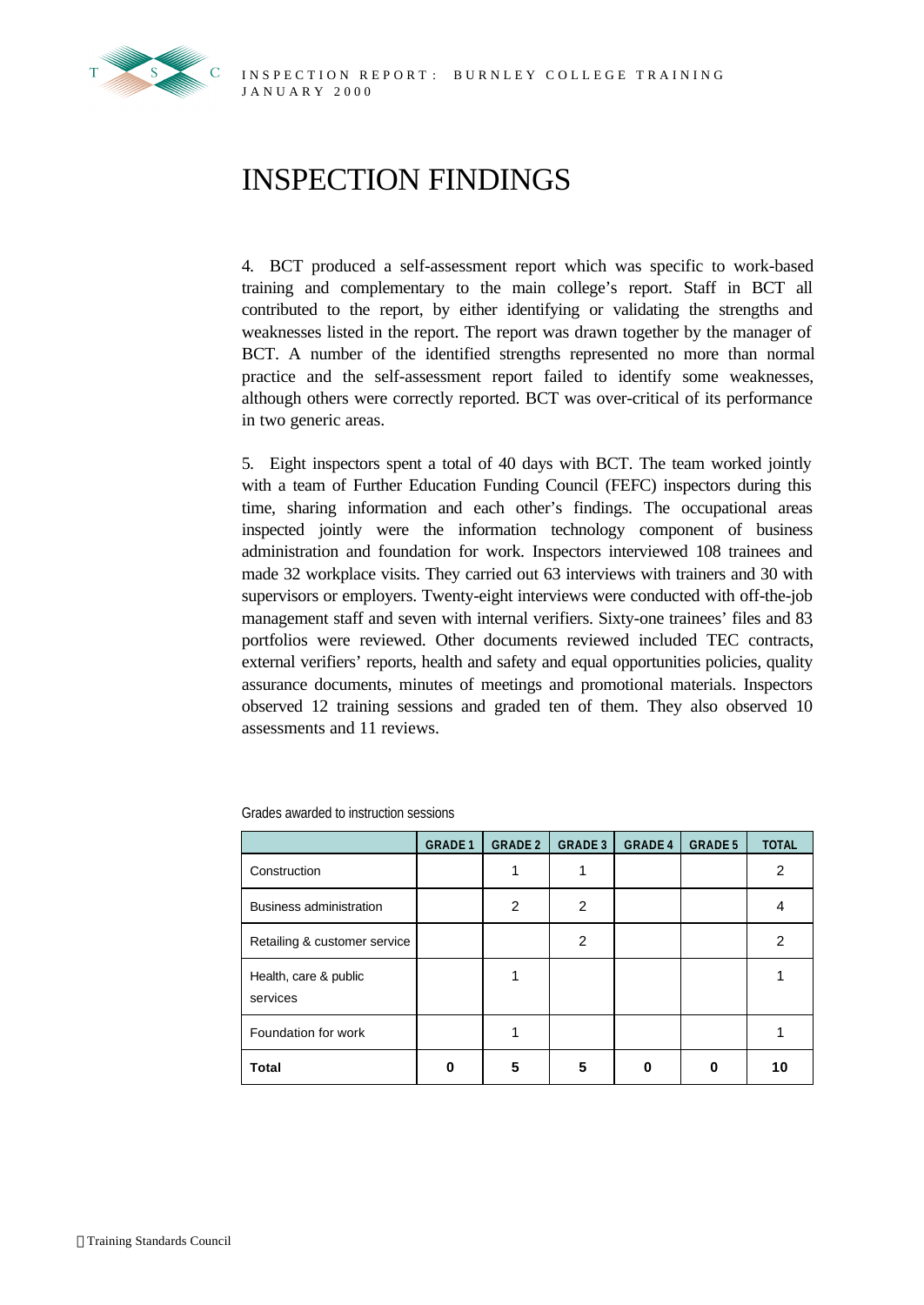

# **OCCUPATIONAL AREAS**

# **Construction Grade 2**

6. There are 75 trainees and New Deal clients in construction; of these, 47 are modern apprentices, 17 are national trainees, two are on other training programmes for young people, and 10 are on the full-time training and education option of New Deal. All trainees attend college on a day- and block-release basis for NVQs at level 2, and on a day-release basis for level 3. The occupations provided for include carpentry and joinery, plumbing, brickwork, painting and decorating, plastering and electrical installation. All trainees are employed and are pursuing NVQs at either levels 2, 3 or both. New Deal clients are following programmes at level 1 and 2. All trainees receive induction training, which informs them about their course programme, their training agreement and their responsibilities for health and safety. All off-the-job training and assessment is carried out at the college for all trades, with the exception of electrical installation, which is carried out at the workplace. New Deal clients are assessed on completion of each assignment or project and complete a short period of relevant work experience. The college's training and development officers visit trainees in the workplace at six-weekly intervals during their first year, and thereafter every 12 weeks to carry out training reviews to monitor progress. All modern apprentices and national trainees follow a GNVQ foundation course in construction and the built environment in their first year, alongside the NVQ programme. Trainees' retention and achievement have improved significantly over the last two years and both now stand at 70 per cent, compared to 20 and 30 per cent respectively in 1996-97. The head of BCT completed the self-assessment report, with the involvement of the training and development officers and some departmental specialists. Staff involved in the process have received training in self-assessment. The report identified some strengths which were agreed by inspectors; others represented no more than normal practice. Weaknesses identified in the report were agreed. The inspection grade is the same as that given. The numbers of trainees working towards NVQ levels 2 and 3 is shown in the table below.

| <b>Qualification</b>    | <b>NVQ level 2</b> | <b>NVQ level 3</b> |
|-------------------------|--------------------|--------------------|
| <b>Bricklaying</b>      | 12                 |                    |
| Electrical installation | 10                 |                    |
| Carpentry and joinery   | 21                 |                    |
| Wood machining          |                    |                    |
| Plastering              |                    |                    |
| Plumbing                | 13                 |                    |
| Painting and decorating |                    |                    |

# *STRENGTHS*

- ♦ good on- and off-the-job training
- ♦ rigorous and well-recorded assessment and internal verification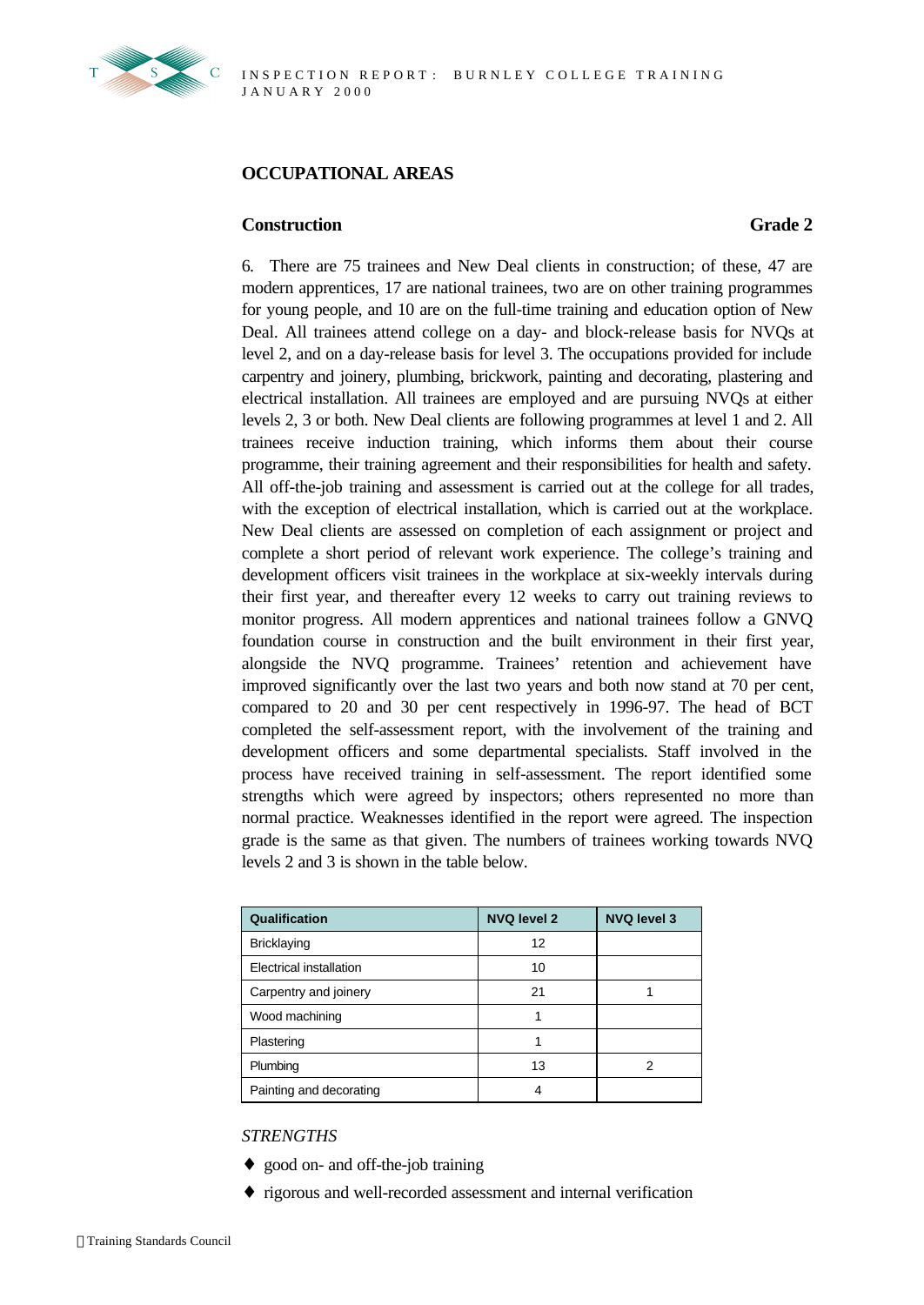♦ interesting and well-presented trainees' portfolios

### *WEAKNESSES*

- ♦ insufficient emphasis on work-based recording and assessment
- ♦ lack of employers' understanding of training programme

7. Off-the-job training is effectively planned, with clear objectives and good use of learning opportunities as they arise. Standards are met across all trades. All modern apprentices and national trainees benefit from the broader experience offered by simultaneously following the GNVQ course alongside their NVQs, thus gaining two qualifications. Key skills are effectively identified and integrated through the trainees' assignment work, and development of key skills assessment has now also begun. On-the-job training is also well managed. Trainees are working in a variety of workplaces, with employers who are committed to offering a useful, structured experience.

8. Accredited assessors carry out assessment at the college. They plan assessments well and perform them systematically; records are comprehensive and well maintained. Trainees are clear about the standard they must achieve and are aware of their rate of progress. Some trainees are given the opportunity to selfassess, which helps their understanding of the process. Appropriately qualified verifiers conduct the internal verification process; the systems and processes are carried out rigorously and consistently across all trades.

9. Trainees work productively on their portfolios and are well motivated to accumulate evidence. A wide range of different types of evidence is found in portfolios, which are also well organised. Trainees are proud of their portfolios and can explain their contents to others.

10. Health and safety has a high profile in all trades. Trainees receive extensive information on safe working practices and understand their responsibilities well. Training and development officers, who are responsible for setting up and monitoring work placements, are qualified in health and safety. They carry out regular review and monitoring visits of health and safety, using an extensive checklist. Where employers experience difficulties in meeting the required standard, they are offered assistance to improve their practice.

11. Many opportunities to gather evidence and undertake assessment in the workplace are currently being missed, except in the area of electrical installation. Some trainees undertake pieces of work in the workplace, but then have to repeat the same work in the college, in a less realistic environment, for assessment purposes. More work-based assessment is now being planned.

12. Training and development officers visit trainees in the workplace to undertake regular reviews. The review meetings also involve the workplace supervisor, in most cases. At the meetings, trainees' progress is discussed and pastoral issues are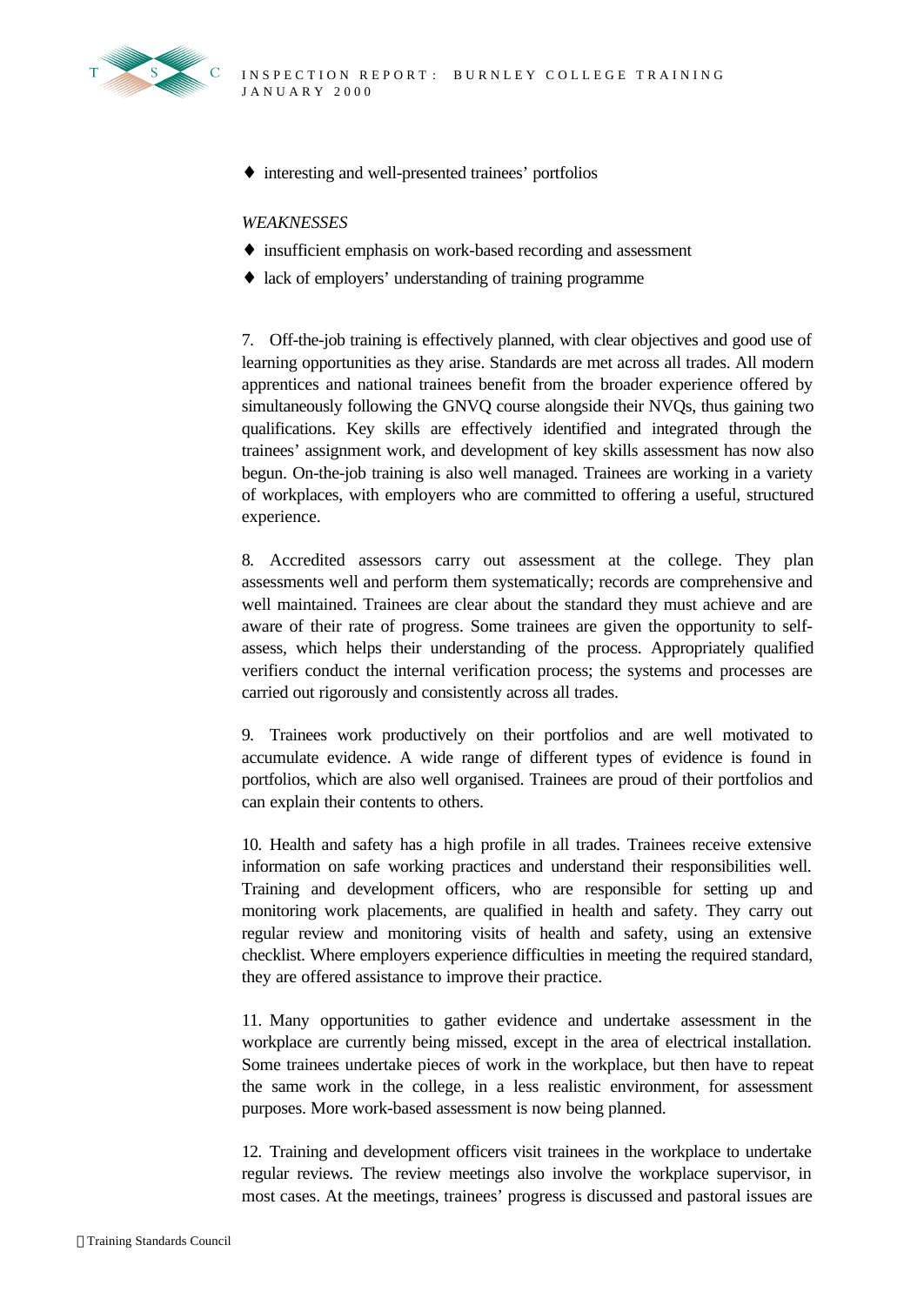

dealt with. However, short-term targets are not set, which reduces the ability of the employers and supervisors to ensure that there is a match between on- and off-thejob training. On-the-job experience offers a good range of well-structured learning opportunities, but in many cases these are not related to the training programme at college. While employers are very supportive, they are not always aware of the content of the training programme and are hence unable to match the workplace experience to the college's training. Employers have little awareness of the structure of the NVQ awards and the mechanisms for assessment.

# **Manufacturing Grade 2**

13. There are 10 trainees in manufacturing; all are on a training programme for young people, all are classed as having special training needs, and all are working towards a level 1 NVQ in performing manufacturing operations. Trainees are recruited from local job fairs, referral by the careers service and personal recommendation. All trainees undergo assessment in numeracy and literacy on entry, and during their first five weeks have their comprehension and basic manual skills assessed. Trainees spend their first eight weeks in college developing basic skills and acquiring theoretical knowledge for their NVQs and key skills. They are then placed with local companies such as furniture, window-frame and computer manufacturers. At the time of inspection, seven trainees were placed with companies, and three were undergoing initial training. While on work placements, they continue to attend college one day a week to carry out supported NVQ portfolio-building activities. As part of their training programme, trainees pursue three key skills units at level 1 and undergo a certificated employment skills programme. Three qualified members of staff carry out internal verification, assessment and training activities. Assessment is carried out in the workplace and in a training workshop at the college. Seventy-five percent of leavers achieve an NVQ, and many also gain wordpower and numberpower qualifications, and the employment skills certificate. The self-assessment report identified some of the strengths found during the inspection but failed to identify the weaknesses that inspectors found. The inspectors agreed with the grade given in the self-assessment report.

# *STRENGTHS*

- ♦ good development of basic skills
- ♦ good-quality NVQ portfolios
- ♦ thorough work-based assessment
- ♦ rigorous, well-recorded internal verification practice

# *WEAKNESSES*

• some inappropriate work placements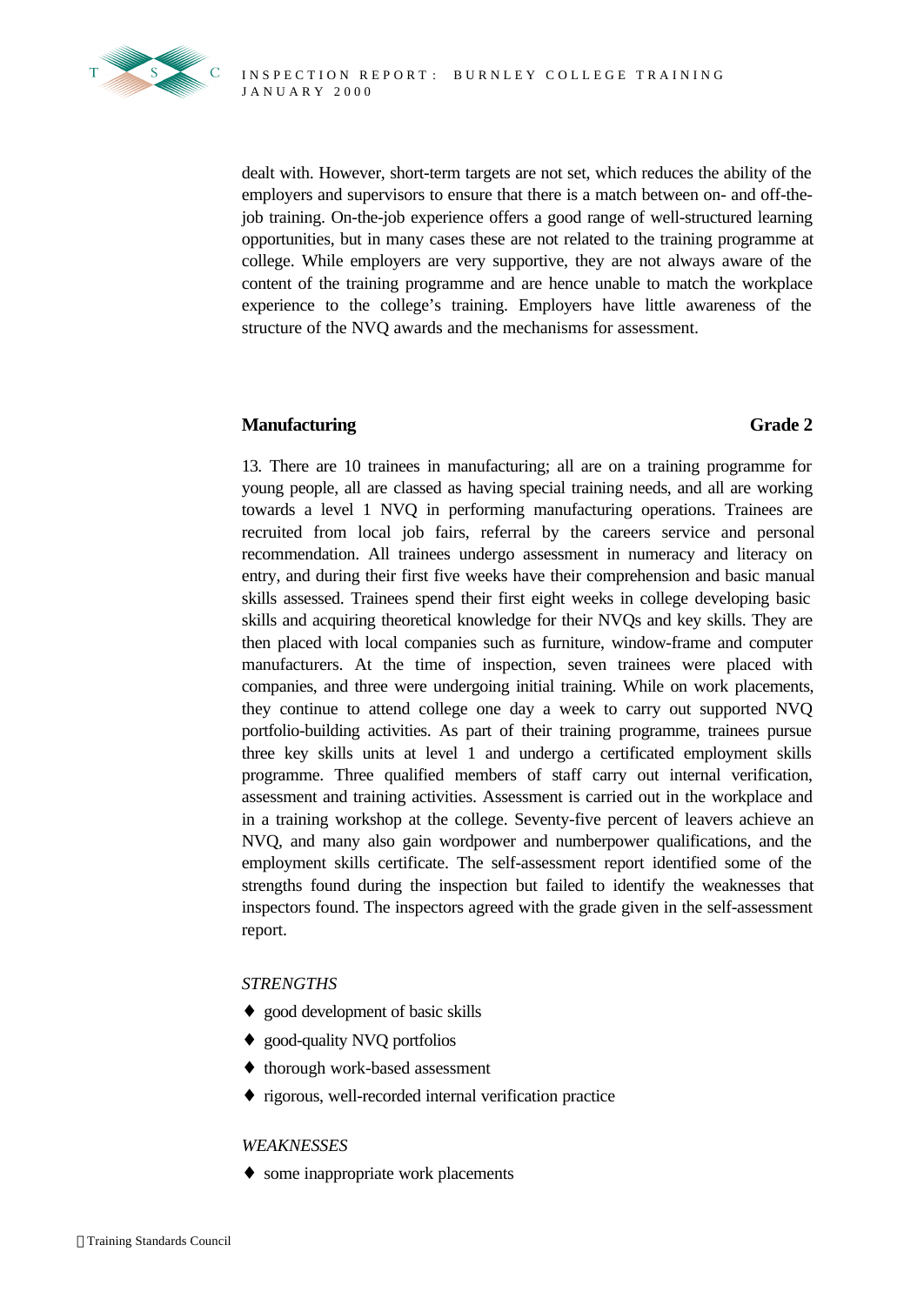

- ♦ little understanding of the relevance of key skills by trainees
- ♦ delayed opportunities for progression

14. Trainees begin their training programme by carrying out between six- and eightweeks supported training in the college. Training is well planned and takes place in comfortable surroundings. Trainees begin to develop three portfolios, one each for the performing manufacturing operations NVQ at level 1, key skills and the employment skills certificate. Training for the NVQ consists of developing theoretical knowledge and learning basic manufacturing skills in the college's workshop. Much good work is carried out to develop the necessary level of ability to achieve key skills at level 1 in communication, application of number and information technology. Trainees pursue several projects such as calculating the size of rooms, booking holidays, organising and carrying out trips to local places of interest, such as the fire station and football ground, and reporting their findings. Basic skills in application of number, information technology and communications are developed and provide evidence to go into portfolios. Numeracy and literacy tests are also carried out and the results kept in the portfolios. The employment skills certificate consists of five units covering personal development, selfawareness, personal effectiveness, occupational skills and job-search skills. A further sixth unit is relative to workplace assessment, and is undertaken when a work placement is achieved.

15. The NVQ portfolios are well produced and include a broad range of evidence consisting of work-based assessments, photographs, witness testimonies from managers and colleagues, records of responses to oral and written questions and assignments. They are clearly laid out and all evidence is easily accessible and cross-referenced into the NVQ standards. Trainees are very knowledgeable about the contents of their portfolios and the requirements of the NVQ. They take pride in their portfolios. During their eight-weeks initial training, trainees develop a portfolio of evidence based on the projects and exercises they have carried out to develop their key skills. The evidence in these portfolios is of very good quality, and demonstrates a significant improvement in their skills over a period of time.

16. Trainees undergo regular assessment in the workplace. This is carried out, on average, every three weeks; assessment is thorough and well implemented. Trainees are observed carrying out their normal duties and are asked questions either to test their understanding, or to check what they would do under different circumstances. Supervisors are involved in this process and are asked to confirm that work-based and NVQ standards are being met consistently by the trainee. The observation process is comprehensively recorded in the trainees' portfolios. Trainees are involved in deciding which element the evidence will contribute to, and understand how this will be allocated against certain performance criteria and areas. This assessment practice is supported by a rigorous internal verification process, which assures its effectiveness. This system is well documented and a minimum of 25 per cent of all assessment practice is verified. The internal verifier regularly observes the assessor carrying out assessments in the workplace and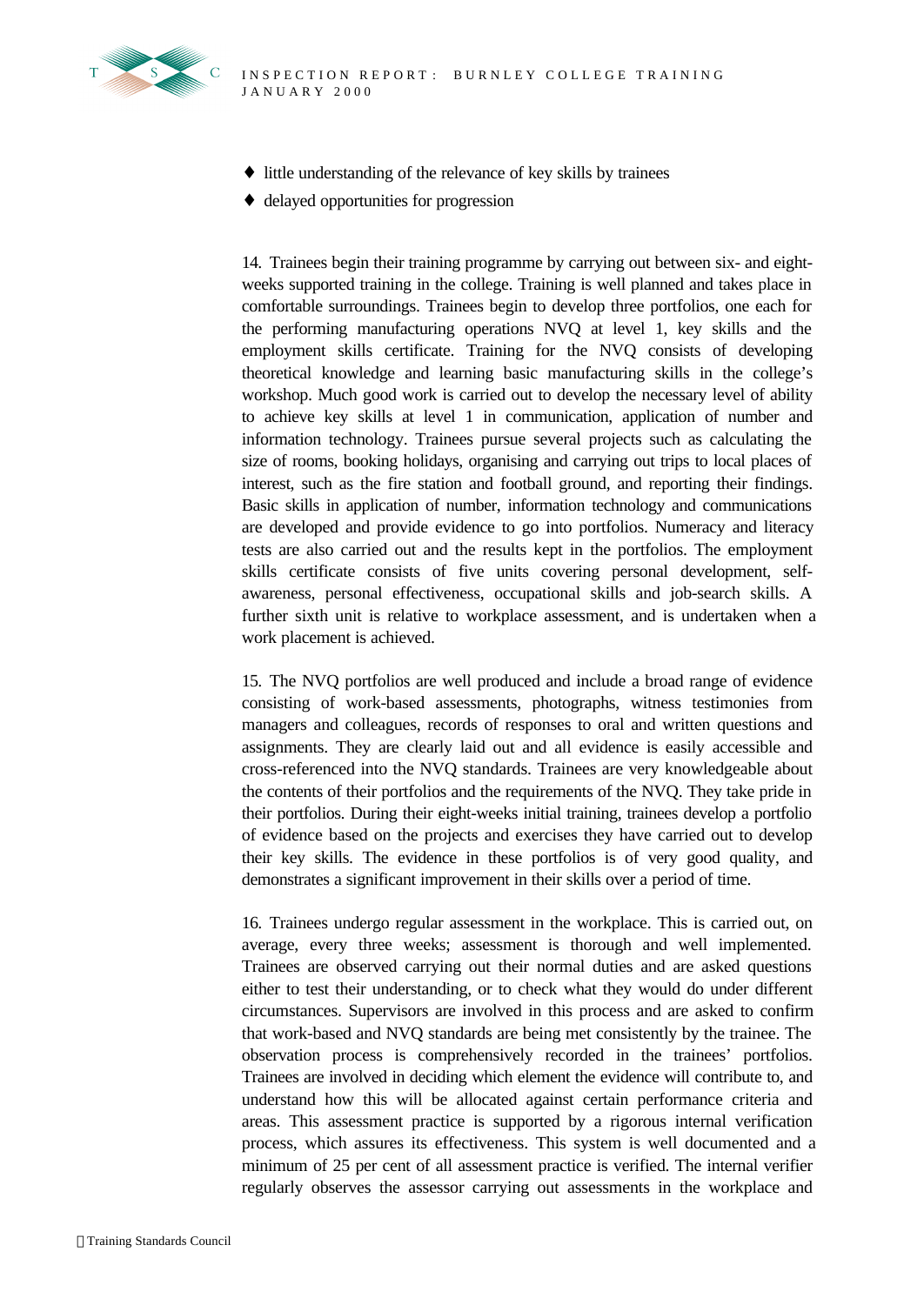gives both verbal and written feedback. Assessment decisions in portfolios, for individual units and completed NVQs, are regularly verified and again written and verbal feedback is given to the assessor. Feedback has led to improvements and standardisation in the assessment process. Internal verifiers hold group meetings with assessors on a monthly basis. These are well attended and recorded.

17. BCT's staff are conscious of their obligations to the health and safety of their trainees. This begins with a rigorous audit of work placements by specially trained and qualified members of staff. This audit activity is repeated each year. If a requirement for any health and safety improvement is identified, staff draw up an action plan. The work placement is not used until the action plan has been implemented and checked by BCT's programme manager. Trainer/assessors and training development officers follow up health and safety requirements on workplacement visits. Any problems that are identified are fully recorded and a copy kept in the trainee's file. Part of the performing manufacturing operations qualification is a unit in health and safety. Trainees receive good training in health and safety requirements as part of their initial training programme. All trainees have a high level of knowledge before they are placed. BCT's staff reinforce this during their visits.

18. Seven of the ten trainees in manufacturing have work placements. Three trainees are in work placements that are inappropriate to their NVQs. One trainee is placed in a company that carries out mainly retailing activities, another is engaged in refurbishment work in a factory, and the third is labouring on a building site.

19. When trainees begin to develop their NVQ portfolios, evidence from these is cross-referenced into the key skills portfolio. The assessor carries out this activity and trainees are not involved. All trainees believe their key skills are completed in their first eight weeks of training and do not see the significance of key skills relative to their work-based activities. Trainees have little understanding of the significance of key skills for their future employment prospects.

20. One trainee has completed the training programme quickly in 18 weeks. Training and assessing staff have encouraged this. Most trainees who start at the beginning of the academic year (September), will expect to complete by March or April. The normal route of progression for further training is within the college. Trainees completing their programmes early will finish between January and April, but will have to wait until September of that same year before they can enrol on their next choice of programme. The proportion of trainees who gain employment at the end of the programme is increasing, but is still under half.

# **Business administration Grade 3**

21. Trainees are referred to BCT through the careers service, by their employer or through direct application. BCT formally assesses all applicants at their initial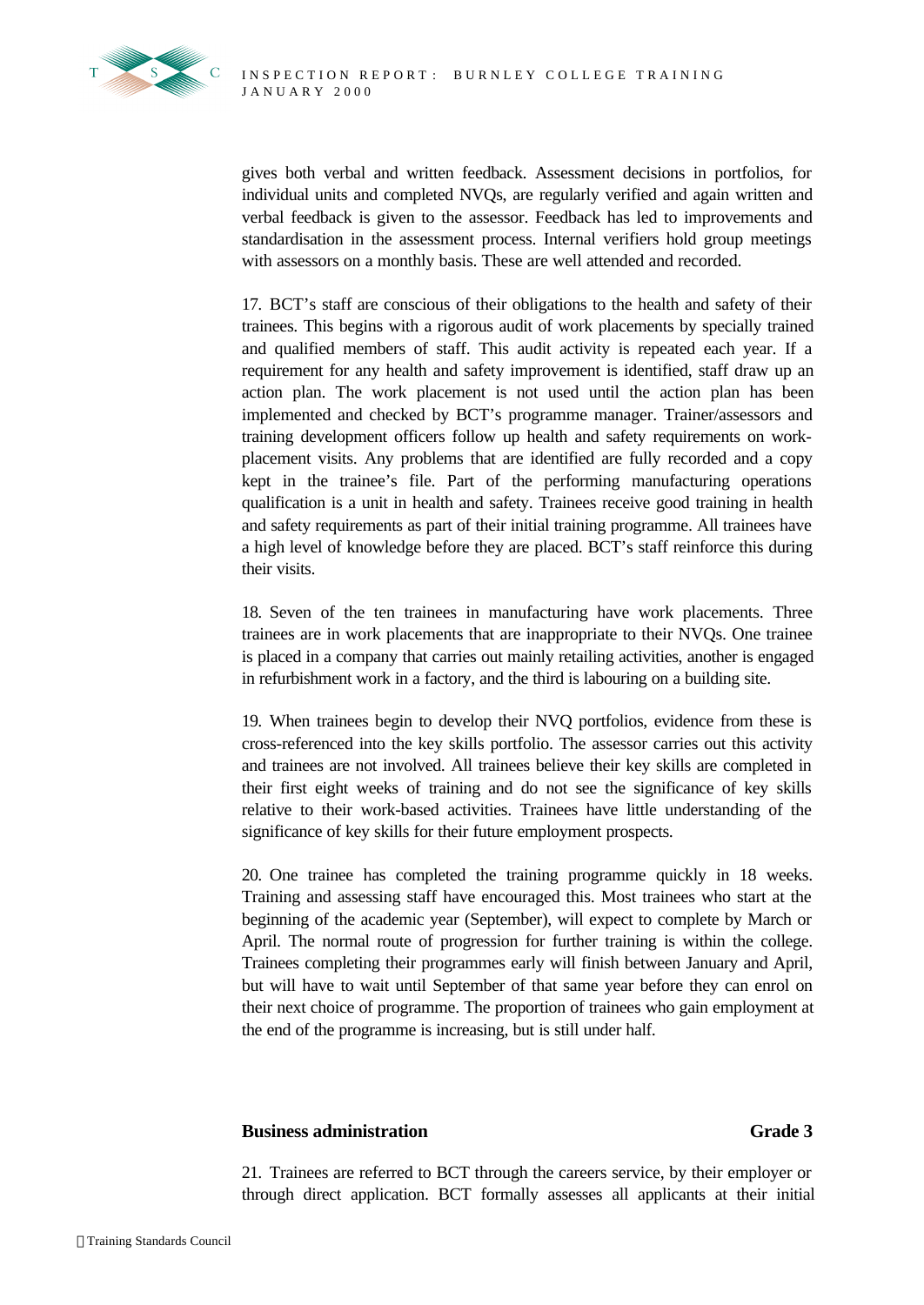

interview, and the results are used to advise the trainees on their choice of programme. The initial assessment is also used to identify learning support needs and to assist with selection of the appropriate occupational area and level. College staff help trainees in preparing their curricula vitae and in finding suitable employment, which can be immediate or, on occasions, take several months. On starting, each trainee attends a full-day induction at the college, which includes information about health and safety, grievance procedures, NVQ processes and equal opportunities. Most trainees join the college in September, some having been in employment for several months and having started their NVQ work during visits from the assessor. The 67 trainees in this occupational area, including three New Deal clients, are following an administration or information technology programme. Thirty-four of the administration trainees, and 13 of the information technology trainees, are modern apprentices. There are eight national trainees in administration, and one in information technology. Two administration trainees, and six information technology trainees, are following another training programme for young people. All modern apprentices and national trainees are employed. They attend college up to one day per week for off-the-job training and assessment. About half of those on the other training programmes for young people have work placements. All administration trainees are working towards NVQs at levels 2 or 3. Of the information technology modern apprentices, six are working towards the implementing information technology solutions NVQ at level 3, two towards the use and support of information technology also at level 3, and the other five are working towards the install information technology products NVQ at level 2. The information technology national trainee, and five of the six young people on other programmes for young people at level 2, are working towards the using information technology NVQ at level 2. One trainee is working towards the same qualification at level 1. There are 37 women and seven men in administration and nineteen men and one woman in information technology. All trainers have a teaching or training qualification, and all assessors have the assessor award. There is at least one qualified internal verifier in each of the two curriculum areas but there are no workbased assessors. For each of the last three years (1996-97, 1997-98 and 1998-99), the percentage of young people leaving programmes achieving an NVQ was 59 per cent, 78 per cent and 79 per cent respectively. The self-assessment report listed several examples of strengths, which the inspectors considered to be no more than normal practice. However, there are other strengths, which the report failed to identify. The inspectors identified three weaknesses, two of which were not identified through self-assessment, and the grade awarded is lower than that given.

# *STRENGTHS*

- good initial selection and guidance
- ♦ regular and effective visits
- ♦ good achievement rates for levels 2 and 3

# *WEAKNESSES*

♦ weak internal verification processes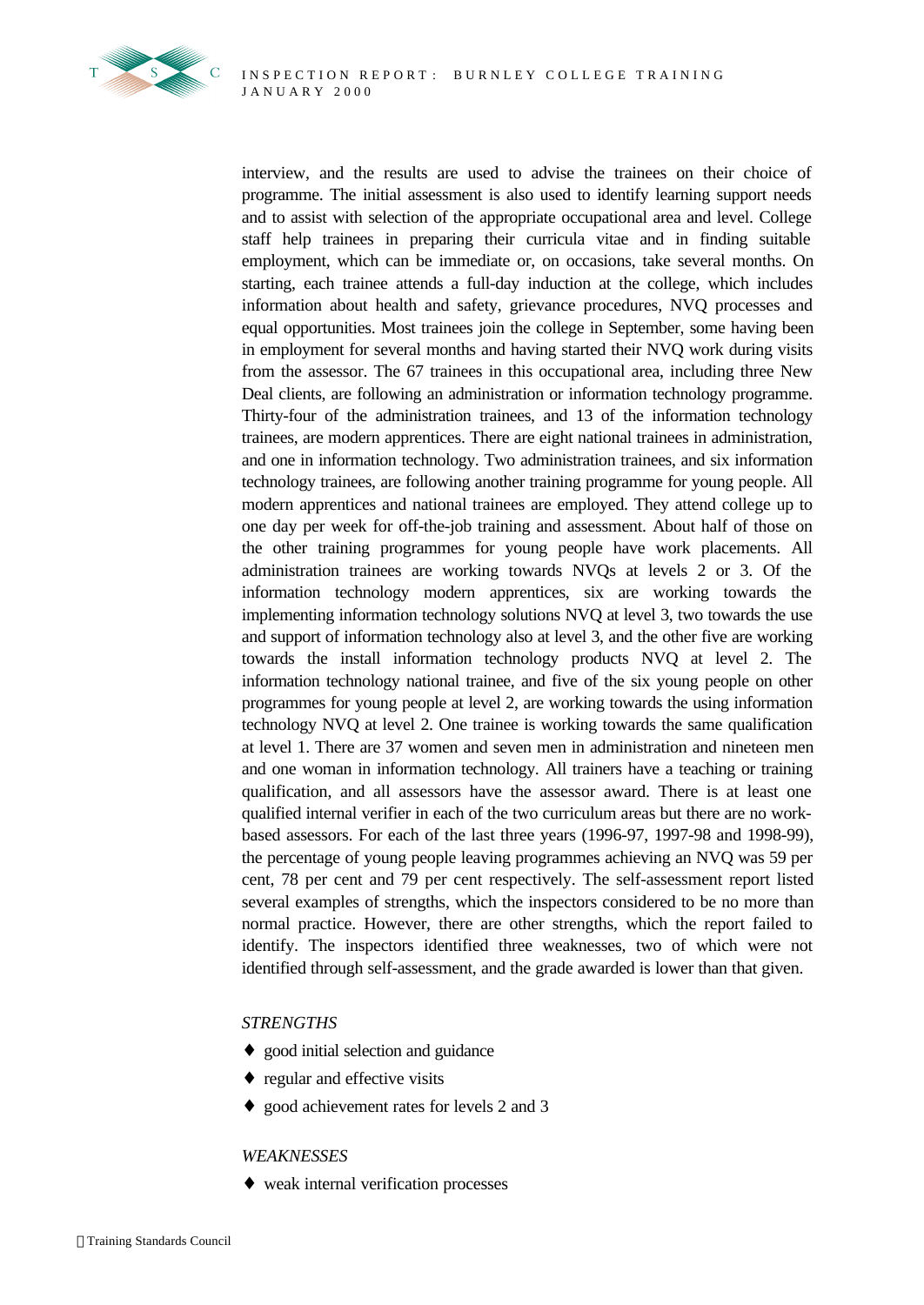

- key skills not yet integrated
- ♦ no involvement by employers in the NVQ process

22. Trainees undergo thorough initial testing, which takes place at their first interview. The results of the psychometric test are shared with the trainee and are used, together with the interview discussion, to advise trainees on the selection of appropriate programmes. In the few cases where the trainee would be better served elsewhere, BCT does recommend alternative training providers. Trainees have the chance to take other short courses offered by the college itself and to gain additional appropriate qualifications, such as a basic course in computing for those following administration programmes. Trainees are employed in a variety of occupations for companies ranging from small firms to large local public organisations, all of which provide good opportunities to gain valuable work experience.

23. Their assessor, who visits the trainee in the workplace every four to six weeks, sets all trainees' assessment plans. The actual plan is usually created by the assessor in the presence of the trainee. These are satisfactory for the purpose and are referred to at subsequent meetings, but do not involve the employer. All level 3 assessment takes place in the workplace and is carried out by BCT assessors. The progress reviews are also carried out regularly in the workplace every six weeks, but by the training development officer in conjunction with the trainee. Comments from both the training development officer and the trainee are included and the employer, although not present at the discussion, is then asked to add his/her comment on the trainee's progress and a signature. Copies are not always provided for the trainee and employer.

24. These two documents, the assessment plan and the progress review, form the basis of what the trainees do to accumulate evidence and achieve the NVQ award. Trainees often complete a level 2 in five to six months. Work placements are good with a broad range of interesting activities, so trainees can gather meaningful workbased evidence of their competence. Employers support their trainees fully, and encourage them to attend and participate every week at the off-the-job training.

25. The internal verification process for levels 2 and 3 in both administration and information technology was inadequate for most of 1999. There was no qualified internal verifier to co-ordinate assessors or develop the standardisation of assessments. No recorded meetings took place and internal verification sampling was random, with little formal feedback to assessors. These facts were reported by the external verifiers, but at the time of inspection are only just beginning to be addressed by BCT. The two members of staff who now have responsibility for internal verification in each of the curriculum areas are planning to implement new processes and procedures.

26. Key skills are not integrated into the programmes for administration or information technology and, in both subjects, are being taught by a different member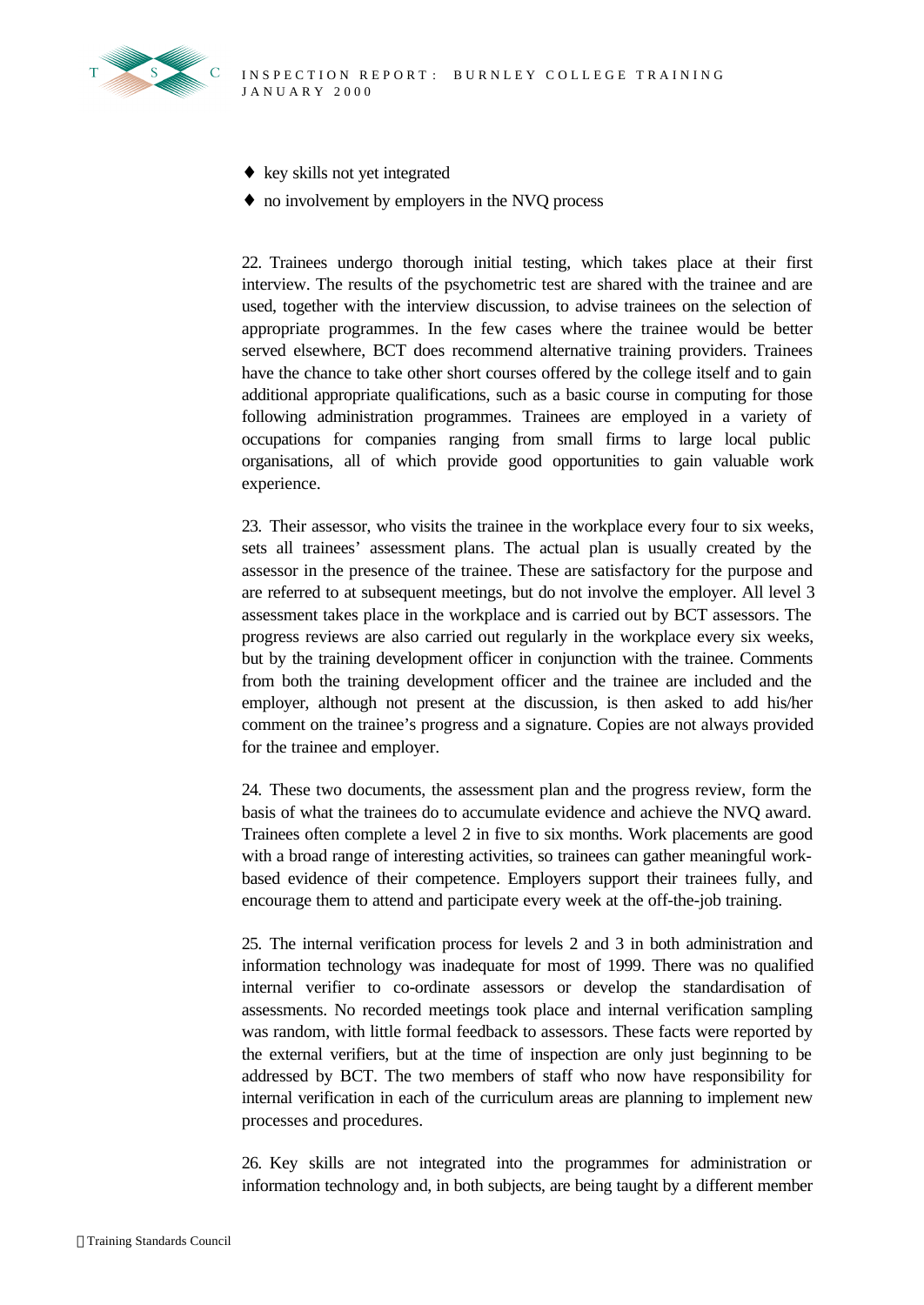of staff from the one tutoring and assessing the trainees in the occupational area. There is an intention to use evidence gathered in the occupational area as evidence also for key skills but this has not yet been implemented.

27. Employers are generally unclear about the weekly off-the-job training, and do not arrange work schedules for their trainees which would reinforce and support the topics as they are being taught in the college. Similarly, the on-the-job training lacks planning and co-ordination with the tutor, and opportunities are being missed for greater involvement of the work-based supervisor and for the eventual workbased assessor.

# **Retailing & customer service Grade 3**

28. There are currently seven trainees working towards the NVQ at level 1 in distributive operations, all of whom are on other work-based training programmes for young people. All trainees are unemployed and attend work placements as part of their training. Employers supporting the programmes include a local pharmacy chain, a small independent bakery and a national high street retailer. Most trainees are referred to BCT from the careers service, and some are recruited from careers fairs at schools. Trainees are recruited to the programme continually throughout the year, with most new trainees starting in the summer months. All the trainees on this programme are considered to have additional support needs in terms of literacy and/or numeracy skills. Trainees attend an induction at the start of their programme which is held at the college. Trainees with additional support needs spend the first eight weeks of the programme at the college, where they undertake a series of tests designed to assess their needs, and complete an employment skills certificate. During this period, trainees discuss their work placement options with the college's staff and attend interviews with potential work-placement providers. They also attend classes in health and safety, information technology and communication, in addition to lessons which are concerned with the NVQ. When a work placement has been secured, trainees attend the place of work for the remainder of the programme. They continue to attend college one day each week to build their portfolio and develop their skills and knowledge. Learning resources used to support their learning include outlines for projects and exercises relating to the distribution NVQ. The NVQ assessor visits trainees regularly in the workplace, usually once a month. At these visits, the assessor carries out assessments and completes progress reviews with both the trainee and their workplace supervisor. Workplace supervisors provide on-the-job training for trainees. This covers such areas as accepting deliveries, security procedures and using the till. Trainees are assessed by a range of methods, including observation of work activities, verbal questioning and examination of written work. Two members of BCT's staff work in this occupational area: the training development officer whose role is to place trainees with suitable workplace providers, and the NVQ assessor whose role is to review and assess progress towards completion of the NVQ. The number of trainees in this area has increased slightly over the last three years. Fifteen trainees have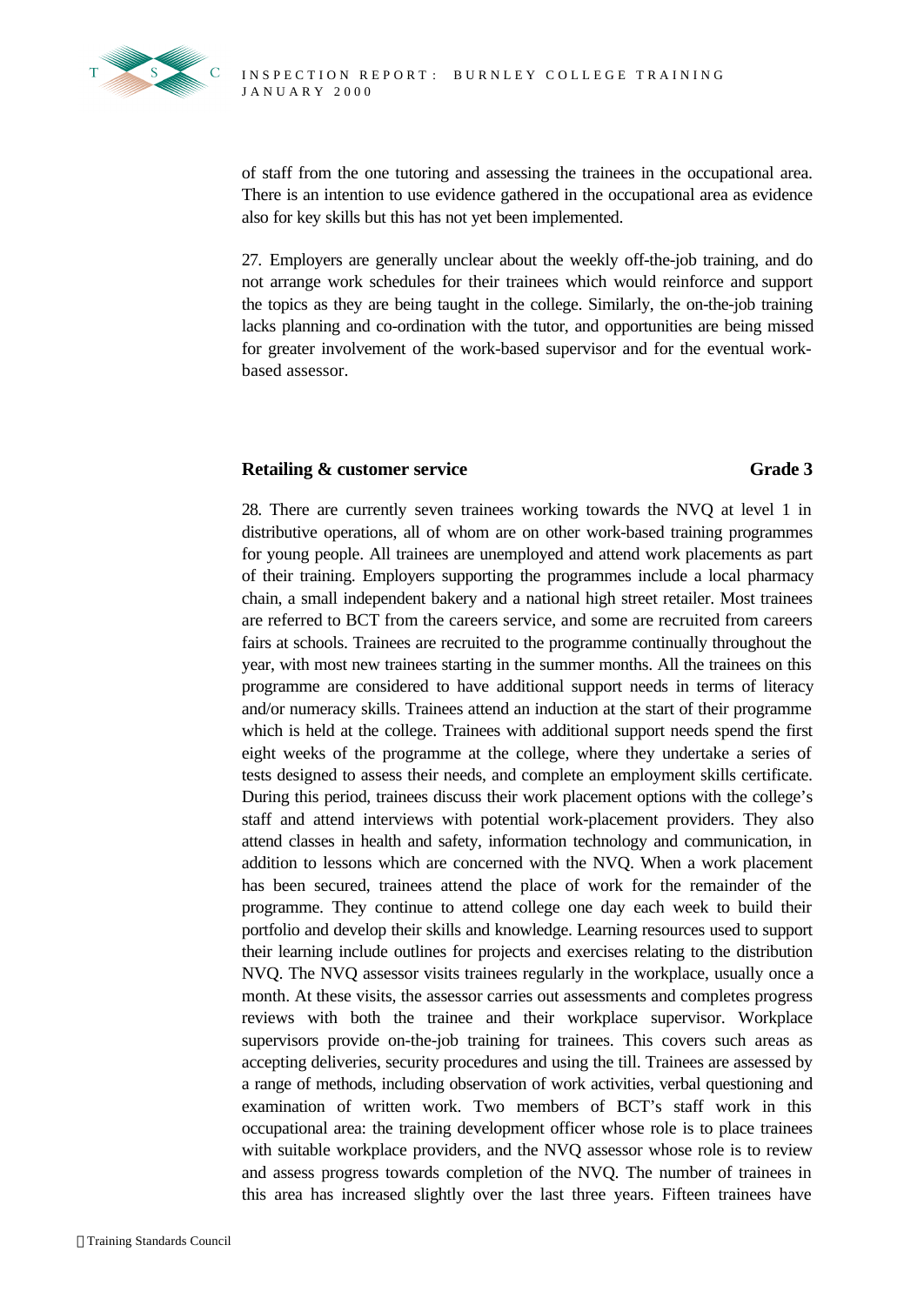

started the programme so far this contract year, compared with 21 in 1998-99 and 20 in the previous year. Many of the strengths claimed in the self-assessment report were not validated through inspection, as several were considered by inspectors to be no more than normal practice. The self-assessment report identified no weaknesses in this programme area, and BCT was not sufficiently self-critical. The grade given by inspectors is lower than that given by BCT.

# *STRENGTHS*

- ♦ supportive work-placement providers
- ♦ well-designed learning activities and resources
- ♦ good development of trainees' key skills
- ♦ good progression from training into employment

### *WEAKNESSES*

- ♦ poor understanding of the programme by workplace supervisors
- ♦ inflexible off-the-job training programme
- ♦ weak internal verification

### *POOR PRACTICE*

*This is an example of assessors leading the trainees in their choice of evidence for portfolios. At the start of the programme, all trainees receive a portfolio which contains an evidence chart for each element of the qualification. This chart is already filled in, stating what evidence they will present and which performance criteria each item of evidence will cover. This process discourages trainees from presenting unique evidence, and denies them the opportunity to develop skills in building a portfolio of evidence.*

29. Work-placement providers involved in the programme in this sector are particularly supportive and committed to helping the trainee to succeed. Some employers allow the college to take groups of potential trainees round their premises, on a regular basis, to gain an insight into their industry. Other employers also support group visits for trainees so that they can complete projects in a realistic environment. Workplace supervisors are committed to helping disadvantaged young people to gain experience and a qualification with their assistance, and provide the same training opportunities afforded to their other members of staff.

30. There is a wide range of lesson plans and other training materials available to support the off-the-job-training programme. These have been developed by the NVQ tutor and are particularly well designed, with good links to the NVQ. There is a resource pack for each unit, and some individual elements, of the level 1 NVQ. These packs contain an exercise booklet, reading material and videos, where appropriate. There are also projects, which require trainees to visit different retailers and complete a survey of facilities available. This gives trainees a valuable insight into how different retailers operate, and provides them with evidence for both the NVQ and the key skills units. In the work placement, trainees learn the different skills required for the qualification.

31. Trainees are very enthusiastic about the key skills classes which they attend at college. They find the content useful, particularly in information technology if they have no previous experience, and they enjoy the way the tutor teaches them. They receive plenty of individual support and guidance from supportive tutors. Trainees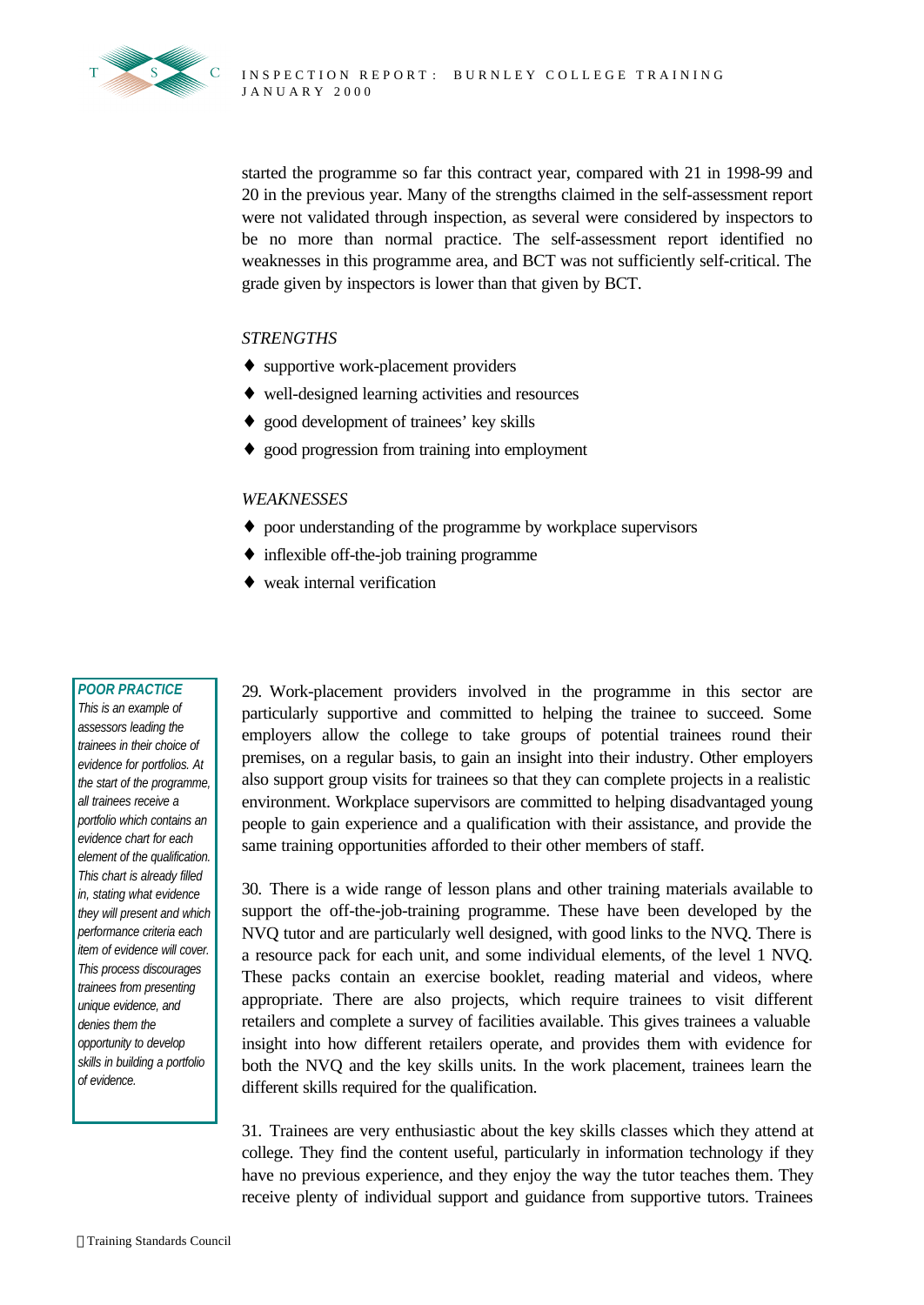

undertake college-based key skills projects in which they measure classrooms and conduct surveys to develop their skills and generate evidence for their portfolios.

32. There are regular and effective visits to the workplace by the assessor, and trainees make steady progress towards the achievement of the NVQ. In the contract year 1998-99, two thirds of those who started the programme completed their individual training plans and secured employment. This level of performance was expected to continue in the current contract year.

33. Workplace supervisors do not understand the NVQ programme and trainees' progress within it. One employer mistakenly thought that the trainee was working towards a qualification in production packaging, and that the day-release course at college was focused on packaging techniques and processes. None of the workplace supervisors interviewed were able to say what progress the trainee had made towards completing their programme, other than a vague notion of when the programme was due to end. In one case this was of particular importance, as the employer wanted to employ the trainee at the end of the programme and needed authorisation from within the company to recruit. Since the workplace manager did not know when the trainee was likely to complete the programme, they were unable at the time to go ahead with the recruitment of the trainee. Employers are not aware of the content of the off-the-job training held at college every week. Trainees have to explain their own on-the-job training requirements to workplace supervisors in preparation for attending college. This unplanned approach does not allow the trainee to assimilate information over a period of time or allow for the development and practice of new skills. Employers also lack an overall understanding of the content of the qualification and on-the-job training is opportunistic, unless specifically requested by the trainee. There is no specific guidance from BCT to help workplace supervisors to plan appropriate training activities. BCT does not discuss with employers what training they should be providing to assist trainees.

34. Trainees receive a great deal of support and guidance from their tutor, who is well respected by both trainees and workplace supervisors. However, the pace of the programme is determined by the assessor, rather than the trainees. The portfolios are kept at college and are managed by the assessor. This means that trainees are unable to refer to their NVQ standards while they are in their work placements, to give them guidance on what evidence to collect when the opportunity arises. Trainees' portfolios are almost identical, and there is little reflection of individual effort or experience. During off-the-job training sessions, there is too much copying out of handouts as a method of learning. There is some unimaginative training, such as the trainer reading from a handout, explaining the key points, before asking the trainees to then copy out the text. This technique is regularly used at these sessions. The off-the-job-training programme is inflexible in that groups of trainees work through a series of pre-determined day-release sessions in key topic areas. This means that groups of trainees all tackle the same unit at the same time. This prevents flexibility in linking off-the-job training, the onthe-job experience and the NVQ assessments. For example, a trainee may be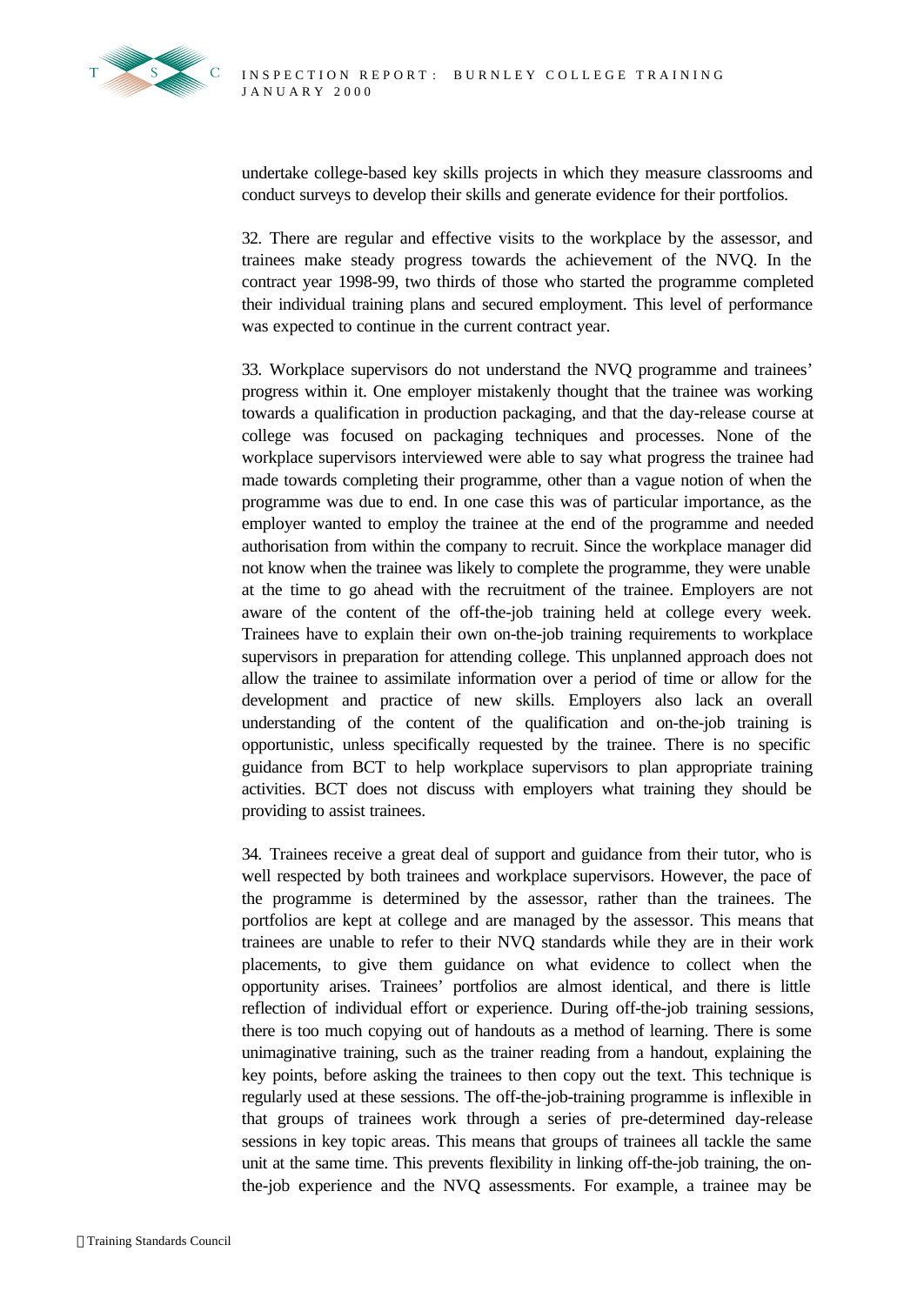

studying the topic of security on day release, and be learning about customer care at work; these arrangements impede the smooth linking of theory and practice.

35. The internal verification process is weak, as the internal verifier is not following correct procedures. The internal verifier has not observed the assessor in carrying out observation, and there has not been enough monitoring of assessment practice. The internal verifier judges the accuracy of assessment decisions without having observed the assessor's performance. Assessment records are relatively brief and give no indication of the quality of assessment. For example, the record of oral questioning consists of a tick against a list of questions about theory, and the assessor's signature and date; this system does not provide the internal verifier with evidence of the standard of the trainee's answers. The internal verifier's records of portfolio verification contain no detailed feedback to the assessor and trainee. Typical feedback remarks include "good use of photographic evidence" and "wellpresented evidence" with little or no comment to further the development of either the assessor or trainee. Some assessment records in use were unfamiliar to the internal verifier. The internal verifier failed to identify the poor practice occurring in assessment recording. There are firm plans in place to revise the internal verification arrangements for this programme, and a new internal verifier is going to take responsibility for the programme in the near future.

# **Health, care & public services Grade 3**

36. BCT has 62 trainees in health, care and public services. The occupations within this area include care of the elderly, childcare and housekeeping. Of these trainees, there are 26 modern apprentices working towards level 3 in care, 20 national trainees and two on other training programmes for young people also working towards level 2 in care. Six trainees with additional learning needs are working towards housekeeping at level 1 and eight trainees are working towards childcare awards. The focus of the inspection was on trainees in care of the elderly, although some housekeeping trainees on work placements in care homes were also interviewed. Training in childcare was not inspected. There are also four New Deal clients on the full-time education and training option, who are integrated into the mainstream college system. All trainees in elderly care are employed and work in one of 30 privately run care homes. Assessments take place in the workplace by work-based assessors or peripatetic assessors employed by BCT. Most off-the-job training is subcontracted to the health and social studies division of the college and takes place within the college. Some training is offered in Blackburn twice a week for care trainees in that area. Trainees in work placements or employment attend off-the-job training one day each week. Achievement rates for youth trainees in 1998-99 are just below the local average of 61 per cent, with 56 per cent achieving their NVQ. The proportion of those leaving early, at 57 per cent, was slightly below the average local figure of 58 per cent. There is a higher proportion of people from minority ethnic groups on the programme, at 21 per cent, as opposed to the average local figure of 15 per cent. Achievement by trainees from minority ethnic communities in gaining employment and in gaining NVQs is also above the local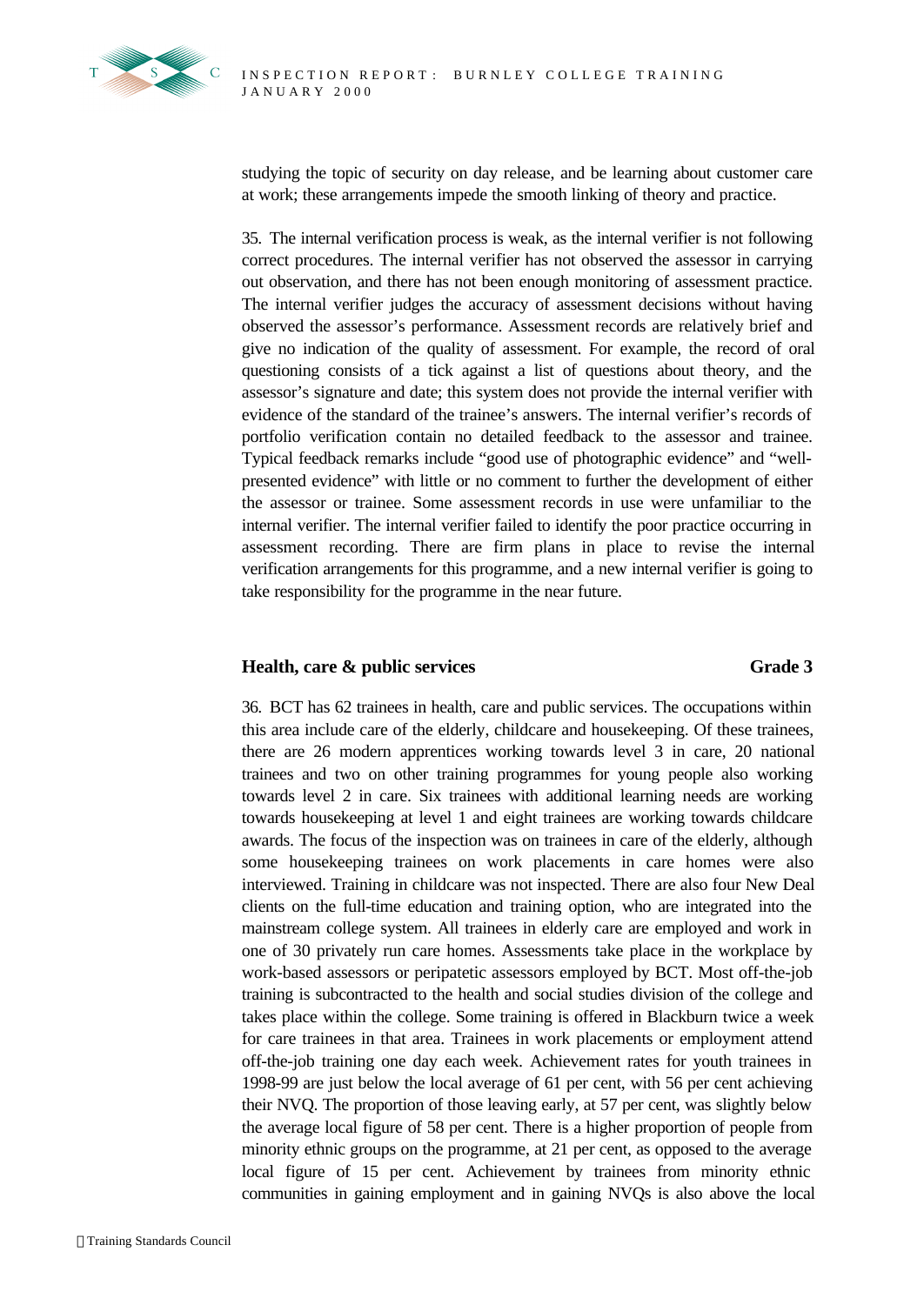

average. The self-assessment report identified nine strengths and one weakness. Different strengths and weaknesses were identified by inspectors; the identified weakness was confirmed. The grade awarded is lower than that given in the selfassessment report.

# *STRENGTHS*

- ♦ imaginatively delivered training programmes
- ♦ trainees highly valued by committed employers
- ♦ good progression into jobs in housekeeping

# *WEAKNESSES*

- ♦ weak internal verification practice
- ♦ missed opportunities for progression
- ♦ key skills not fully integrated

37. Training in elderly care is provided by well-qualified, committed staff, who have good working relationships with trainees. Sessions are imaginatively delivered to encourage trainees to think about care in a wide range of settings, in addition to the one in which they are working. Trainees are also encouraged to appreciate the clients' experiences, and appropriate resources are used to explore these issues. Training is planned to be interactive and use the trainees' own experiences in the work environment. Training is well planned and recorded, and most trainees are very positive about the value of the sessions. Lesson plans are very detailed and a new system is being piloted where the scheme of work is recorded for every tenweek period. This includes the content and method of training, learning outcomes, class work covered and assessment and evaluation of class sessions. Trainees are asked for feedback on classroom sessions and their comments have been taken into account in drawing up training programmes. One example of this is the training which has been developed on a second site, partly in response to trainees' difficulties in travelling to Burnley College.

38. BCT uses employers who have the facilities to offer the trainees good opportunities to demonstrate skills. Trainees are valued, as employers consider that having trainees is a positive experience. In the working environment, trainees are able to demonstrate an improved level of care, and keep other staff updated. One manager described how a new procedure had been instigated following learning carried out at college and brought back to the home by the trainee. Managers also see training as a way of developing staff and their careers. Trainees with additional learning needs undertake housekeeping at level 1; sometimes this is used as a foundation course before the trainee moves on to undertake care at level 2. BCT's staff ensure that work-based supervisors understand the trainees' particular needs. Managers are supportive of trainees and provide good work opportunities, which are valued by the trainee. Managers are asked to complete testimonials to provide evidence for the trainees' portfolios. The assessor visits every two weeks for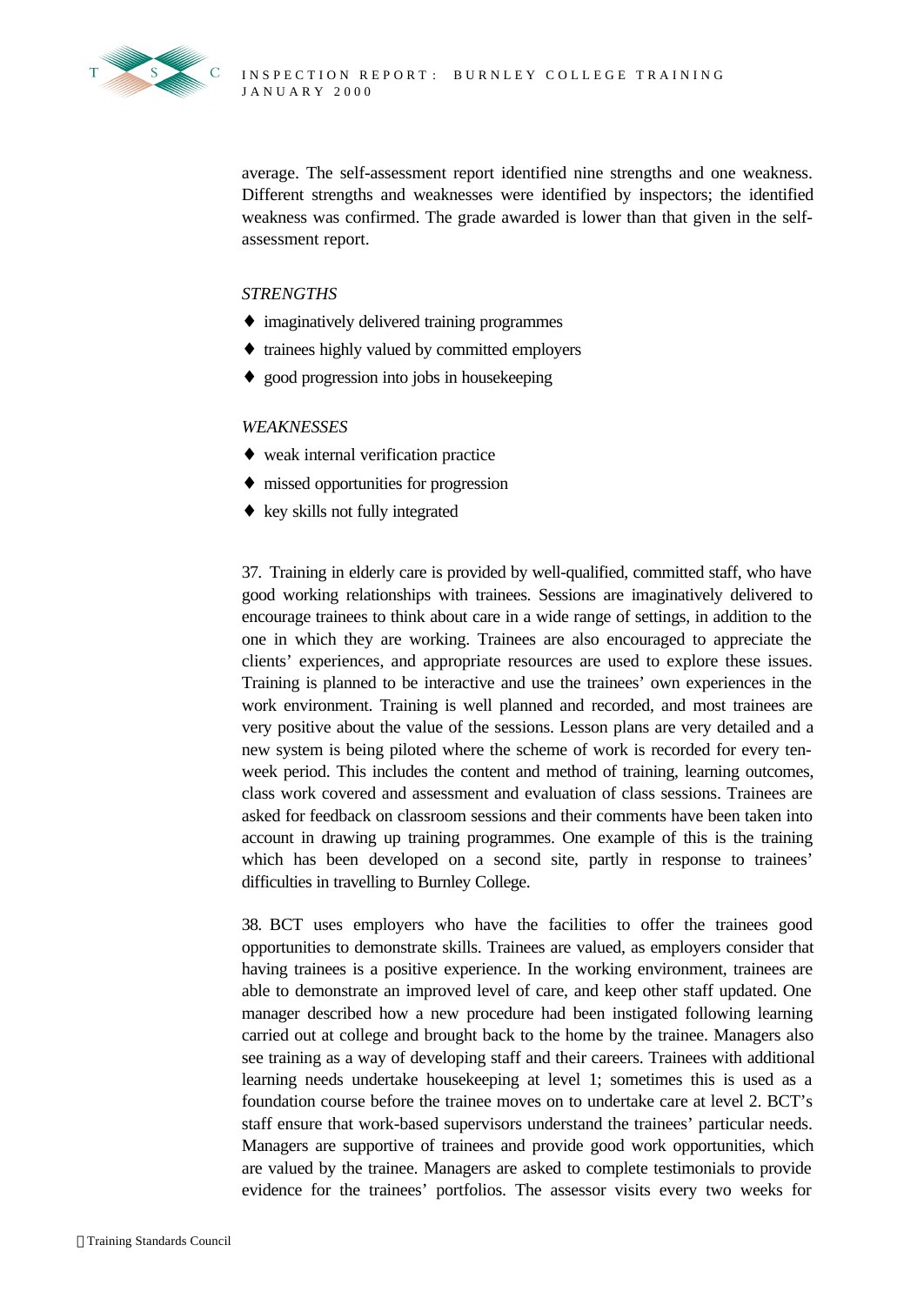

observation and questioning of the trainee, and takes photographs of the trainee at work to support other portfolio evidence.

39. In housekeeping, trainees' progress into jobs and achievement rates are particularly good. Most of these trainees have not been in employment previously and have significant additional learning needs. Seven trainees have already gained employment this contract year, and ten have achieved their NVQs. Only one trainee has left the programme early.

40. Each internal verifier is responsible for the assessment practice in a group of care homes. Forty eight per cent of assessment is carried out by work-based assessors. A peripatetic assessor, who is not occupationally qualified and has little hands on care experience, carries out forty five per cent. The remaining assessments are undertaken by a newly appointed registered nurse. Individual assessors are given some feedback on specially designed forms, but internal verifiers have little time to devote to providing this support. Contact usually takes the form of a short visit or telephone call, which is briefly recorded. Assessors do not meet on a regular basis for updating, sharing of good practice in assessment and planning, or for standardisation purposes and common interpretation of the standards. Internal verifiers' meetings tend to be informal and not recorded.

### *GOOD PRACTICE*

*A group of five modern apprentices completed their NVQ at level 2 one academic year before their target date. The programme was reorganised in order to allow them to have time to continue to develop their skills in the workplace to level 3, while also continuing to work towards completing their individual training plans. This opportunity was used to pilot key skill projects in information technology and application of number.*

41. Where trainees miss the start of a college course, they can be on programme for several months before starting their theory training. Some trainees who start in September are not assessed for several months while they settle in and become familiar with clients, staff and routines in the work placement. In this period, reviews take place every six weeks, but do not specify actions to help the trainee develop new skills which they need for their work in care. Employers in care are not provided with copies of the trainees' programme and reviews are not specific to trainees' NVQ training needs. Consequently, managers or work-based supervisors are not alert to maximising opportunities in the workplace to observe the trainees' practice. Accreditation of prior learning is not used except for units transferred from level 2 to 3.

42. Key skills are being developed imaginatively, and attempts have been made to relate project work for information technology and application of number to the workplace. However, key skills are not yet integrated into the occupational programme. Trainees are not fully aware of the key skills requirements and see them as separate to their NVQ training. Key skills assessment is not carried out continuously throughout the programme. Logbooks are provided for trainees to fill in, so they can keep track of their progress, but they are not used.

# **Foundation for work Grade 1**

43. BCT offers pre-vocational training to both adult and youth trainees. Adult trainees are prepared for employment in either administration or in information technology. The adult programme is in its second year of operation. It lasts from 16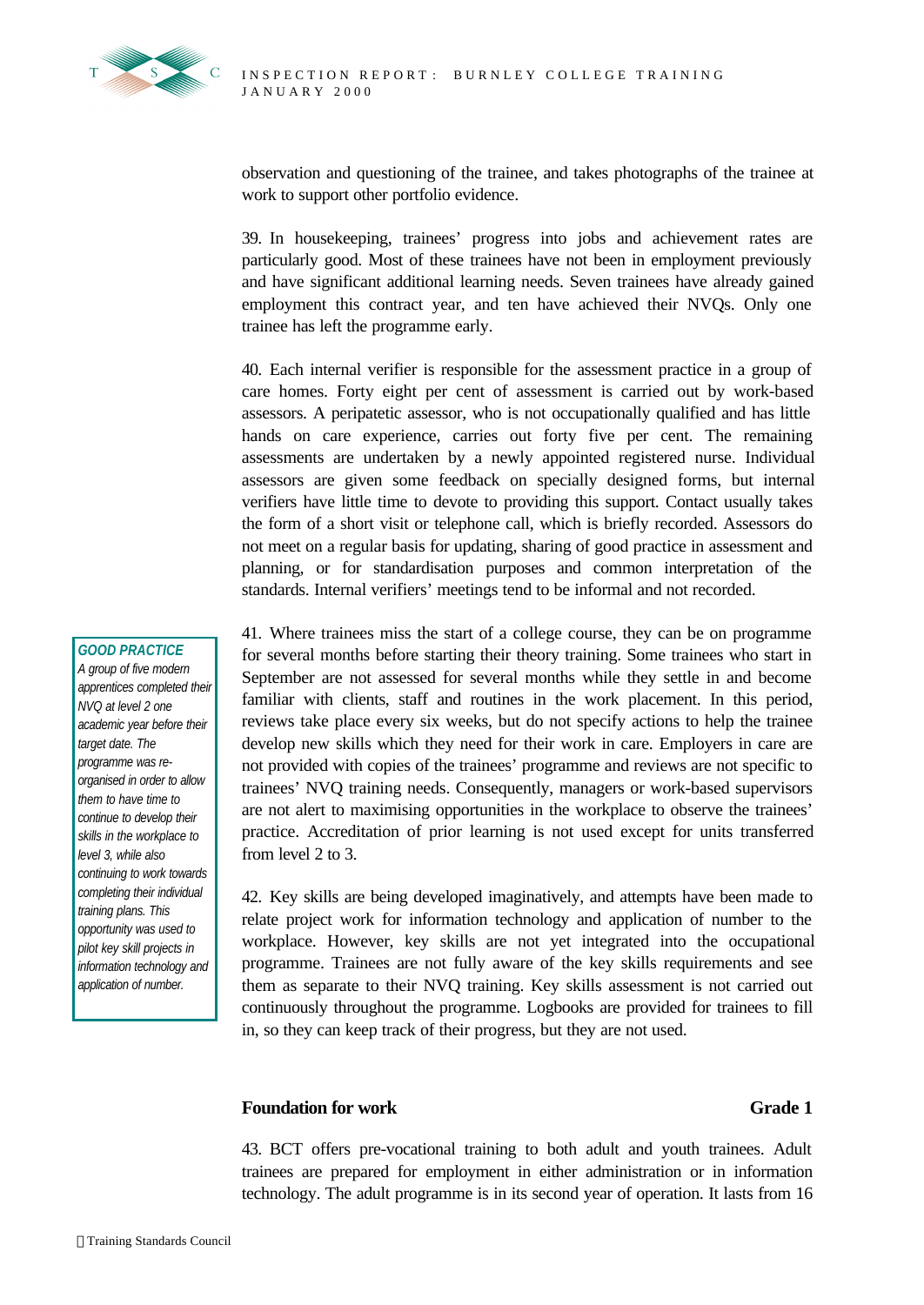

to 28 weeks, depending on individual needs. Training for young people is for the NVQ at level 1 in administration, housekeeping, manufacturing or retail, and the programme lasts for six months in most cases. At the time of the inspection, there were 22 adult trainees and 37 young people on the programmes. Adult trainees are referred to the programme mainly from job centres and they are assessed to identify any individual training needs following a well-defined procedure. Where potential trainees show a lack of skill in either basic literacy or numeracy the basic skills unit assessment is administered prior to entry. Other assessments include information technology awareness and assessment of trainees' existing skills, knowledge and attitudes relevant to the demands of employment. A standard induction pack is used and issued to trainees. Trainees' understanding is checked through the use of a questionnaire. The first of three trainee satisfaction questionnaires is also completed at induction. Two further trainee satisfaction questionnaires are completed at mid-point and at the end of training. Training takes place at a specially equipped training centre, the Skillspoint Centre, near to the main college. The initial training, lasting generally for six weeks, consists of a series of five-day taster programmes where trainees sample administration and information technology, and receive training in support activities such as job-search skills and telephone training. Following this initial training, trainees undergo 28 days in a work placement where they have the opportunity to develop their general skill levels in terms of confidence, reliability and punctuality and where they are assessed against the requirements of their chosen NVQ. The equivalent of five full-time members of staff are assigned to the programme to cover all aspects of the training, including interviewing, assessment, training and coaching, health and safety assessments, identification of training placements, and trainees' reviews. Young people are referred to the programme mainly from the careers service when they are identified as having particular training needs. An initial assessment process identifies existing skills, attitudes and achievements. Further skills and achievements may emerge during the first few weeks on BCTs' programme and these are fully recorded. The training offered comprises 35 hours in-house for the first six to eight weeks receiving timetabled instruction in key skills, health and safety, and employment skills and beginning work towards their chosen NVQ. The trainee is then placed with a suitable work-experience provider. Once in a work-experience placement, a six-month supported training programme is offered and trainees attend BCT for one day a week to continue their chosen NVQ, to develop their key skills and to generate evidence for an employment skills certificate, which is a local initiative aimed at certificating trainees' personal effectiveness, personal development, jobsearch skills, punctuality and attendance. Ten full-time members of staff are assigned to the programme to cover all aspects of the training process. During the contract year to date, of 74 young people who started the programme, 33 gained a vocational qualification and 26 gained employment. In 1998-99, adult trainees were leaving the programmes for the first time. Of 20 leavers, although none achieved an NVQ, 30 per cent were employed on leaving. The self-assessment report did not cover the foundation for work area separately.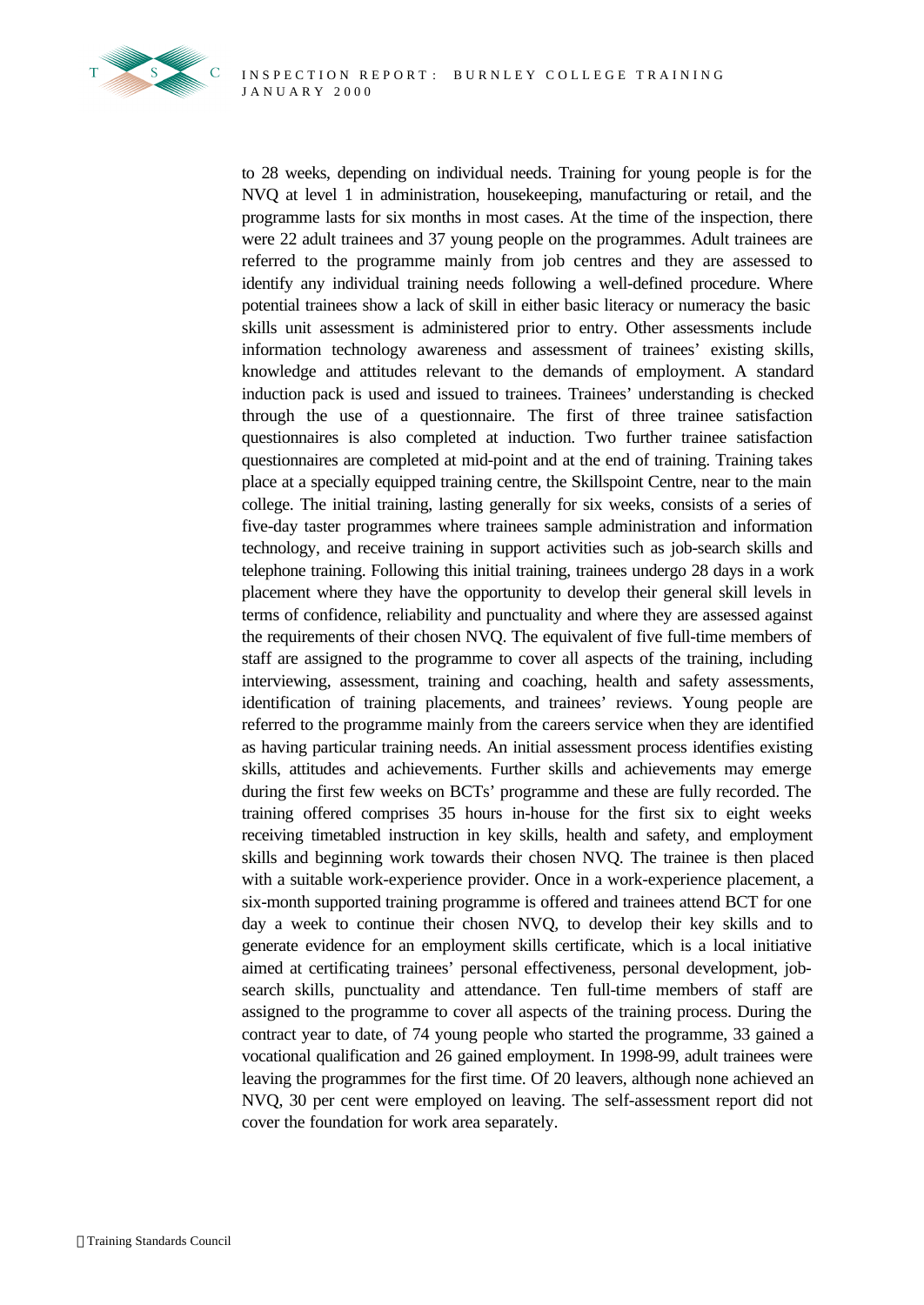

# *STRENGTHS*

- ♦ detailed and comprehensive recording methods
- ♦ good learning resources
- ♦ extensive range of highly supportive work placements
- ♦ exceptional personal support from staff

### *WEAKNESSES*

♦ no significant weaknesses identified

### *GOOD PRACTICE*

*Any trainee attending for interview whose personal presentation is poor is supplied with clothes, laundry and shower facilities, including the use of towels and toiletries, as appropriate.*

44. Initial assessment is well recorded, as are review meetings. Notes are extremely detailed and used effectively to help trainee progress on both the adult and youth programmes. In addition to the standard documents, an additional sheet is used to record any other information which arises outside the formal meetings or reviews. This ensures that important details are not lost; the additional sheet is kept in the trainees' file and referred to, for example, during reviews to check that all relevant matters are addressed. Where applicable, the parents of trainees with special learning needs receive regular progress reports, to keep them informed and to help them to encourage the trainee in their programme.

45. Adult trainees are based at BCT's Skillspoint Centre where they attend fulltime for the first six weeks of their programme. The premises have been recently refurbished, and are attractively decorated and furnished. Up-to-date equipment and a good range of interactive software are provided, which significantly enhance learning opportunities. The interactive software is particularly valuable in encouraging trainees who find more traditional teaching and learning approaches difficult.

46. Adult trainees are offered five-day tasters in both administration and information technology before they choose which of these two NVQs they wish to pursue. A work-experience placement is identified at a stage appropriate to the trainee and each trainee is accompanied, and personally introduced, to the workexperience provider. Where both the trainee and the work-experience provider are satisfied, the trainee enters into work experience for four consecutive weeks, with off-the-job training being arranged for one day a week. During this period, trainees develop their NVQ competence and their general skill levels. BCT's relevant tutors conduct frequent on-site assessments, and reviews and further support is offered by one of BCT's training development officers. There is a good range of supportive work-experience placements and workplace supervisors are involved in the reviews of the trainees' progress. Work-experience can be extended beyond the four-week period if it is felt that the trainee will benefit, and some trainees enter employment as a direct result of their work experience. Off-the-job training both during and at the end of the work-experience period is satisfactory, and is aimed at both completing the chosen NVQ and at developing other skills, such as telephone techniques and job-search skills.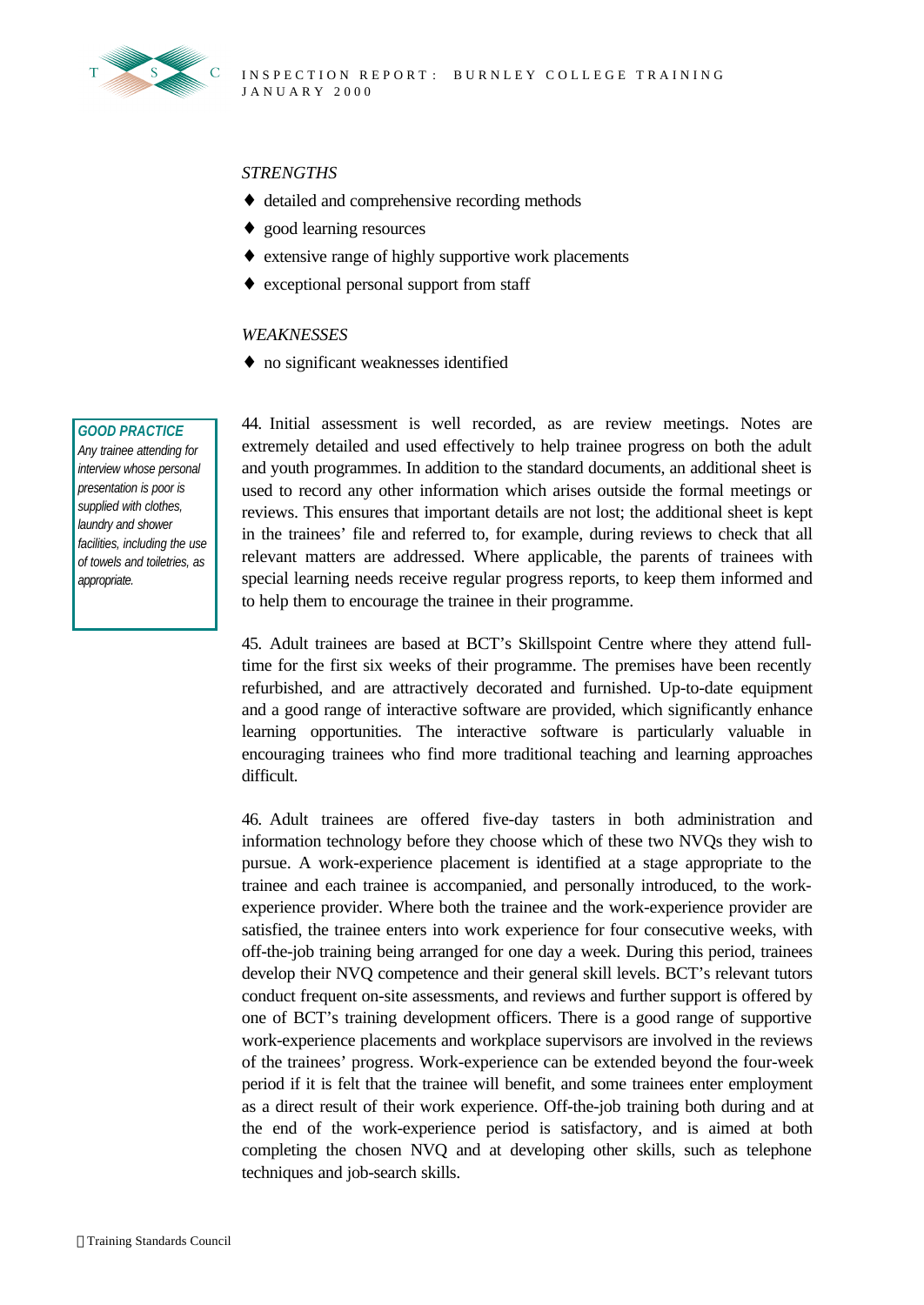47. For youth trainees, the training development officer, tutor and trainee discuss the type of work placement the trainee would like and which would meet the requirements of the chosen NVQ. The training development officer then identifies a suitable work-experience placement and the trainee is introduced to the workexperience provider. Work-experience placements are extensive and supportive. BCT's vocational tutors carry out frequent on-site assessments, as well as monthly reviews. Trainees continue to attend BCT for one day a week to continue to develop their vocational and key skills. After twelve weeks on the placement, the work-experience provider confirms the trainee's progress towards their achievement of the employment skills certificate. There is, in addition, a range of sheltered work-experience placements which offer specific support to trainees with particular problems.

48. Where trainees gain employment and leave before completion of their NVQ, arrangements are made for the NVQ to be assessed and verified as an additional unpaid service. Where trainees leave the programme without gaining employment, job-search facilities continue to be available. Trainees have access to all the student services of Burnley College and also receive exceptionally strong pastoral support. BCT's staff have a wide range of qualifications and experience which are used to support trainees; these include staff trained in counselling, social work, or other childcare. Very good use is made of external support agencies to provide help to trainees with problems with housing, sexuality, illegal drugs and general personal or emotional problems.

49. There are two members of staff who are occupationally competent to train and support trainees in information technology, with one member of staff available for every 11 trainees. However, some trainees have insufficient one-to-one time with specialist information technology staff and have to wait for individual attention. Other trainees, who are working towards their NVQs at level 3, can be approached for help or advice, but cannot offer the same level of assistance. The difficulty had been recognised by BCT's staff prior to inspection and proposals have been made at a recent team meeting to improve the situation by providing training sessions twice each week to smaller groups. However, the improvements are not yet in place.

# **GENERIC AREAS**

# **Equal opportunities Grade 2**

50. BCT uses the college's equal opportunities policy and disability statement, which comply with legislative and contractual requirements. Two policies are in use and each has its own procedures for review. One policy was updated in 1996, the other in 1997. Reference to equal opportunities is included in the staff and trainees' induction. In an area where 51 per cent of the workforce are women, 60 per cent of trainees are men. Twenty-two trainees are from minority ethnic backgrounds, and this is representative of the local community. Just over a quarter of the trainees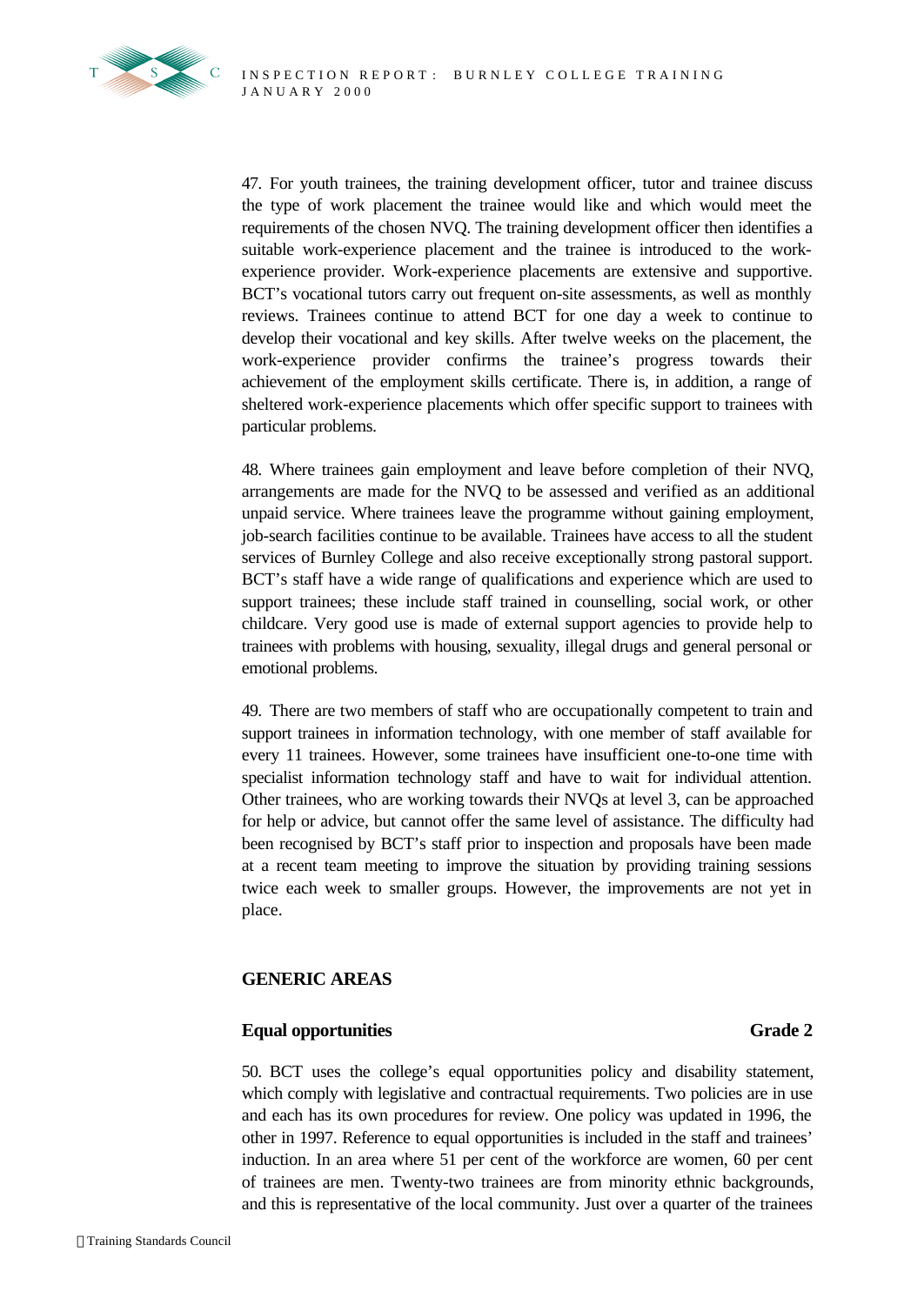

are recognised as having disabilities. In the construction and manufacturing sectors, all the trainees are men. Most of the trainees in business administration and care are women. Sixty-two percent of BCT staff are women. Two out of 24 members of staff have a disability. There are two staff from a minority ethnic background, which is more than representative of the local area's population. New staff follow an induction programme which includes equal opportunities. All middle managers have responsibility for equal opportunities included in their job specification. The self-assessment report identifies most of the strengths and weaknesses identified by the inspectors, and awarded the same grade as that given in the self-assessment report.

# *STRENGTHS*

- ♦ strong commitment to the implementation of equal opportunities
- ♦ good training for staff in various equal opportunities topics
- ♦ practical measures to promote training to under-represented groups
- ♦ good physical resources to meet needs of under-represented groups
- ♦ well-understood complaints procedure

# *WEAKNESSES*

- ♦ no formal monitoring of employers' adherence to equal opportunities
- ♦ ineffective procedures for updating and reviewing equal opportunities policy
- ♦ occasional poor practice by staff

51. In the current year, two of the college's three strategic objectives are centred on equality of opportunity. These objectives relate to increasing the college's role with under-represented groups to help combat social exclusion in the local area. Equality of opportunity is viewed by management and staff as an appropriate method of working, rather than as a set of rules and regulations to follow. Data about ethnicity or disability are collected at recruitment but are not referred to during the interview process. New staff and trainees receive an induction, which includes covering equal opportunities. New staff are assigned a mentor and this system is generally effective in ensuring that they adopt the shared attitudes of the existing staff.

52. Staff development programmes in the past year have included equal opportunities within the local context. Induction identifies cultural differences as well as addressing disability and gender issues. Some of the sessions on teaching and learning have looked at inclusive learning, managing behaviour and confidentiality. Staff particularly learned from the sessions dealing with appropriate terminology and the significance of various religious festivals. Records confirm that staff from the training division have attended these sessions along with staff from the teaching divisions.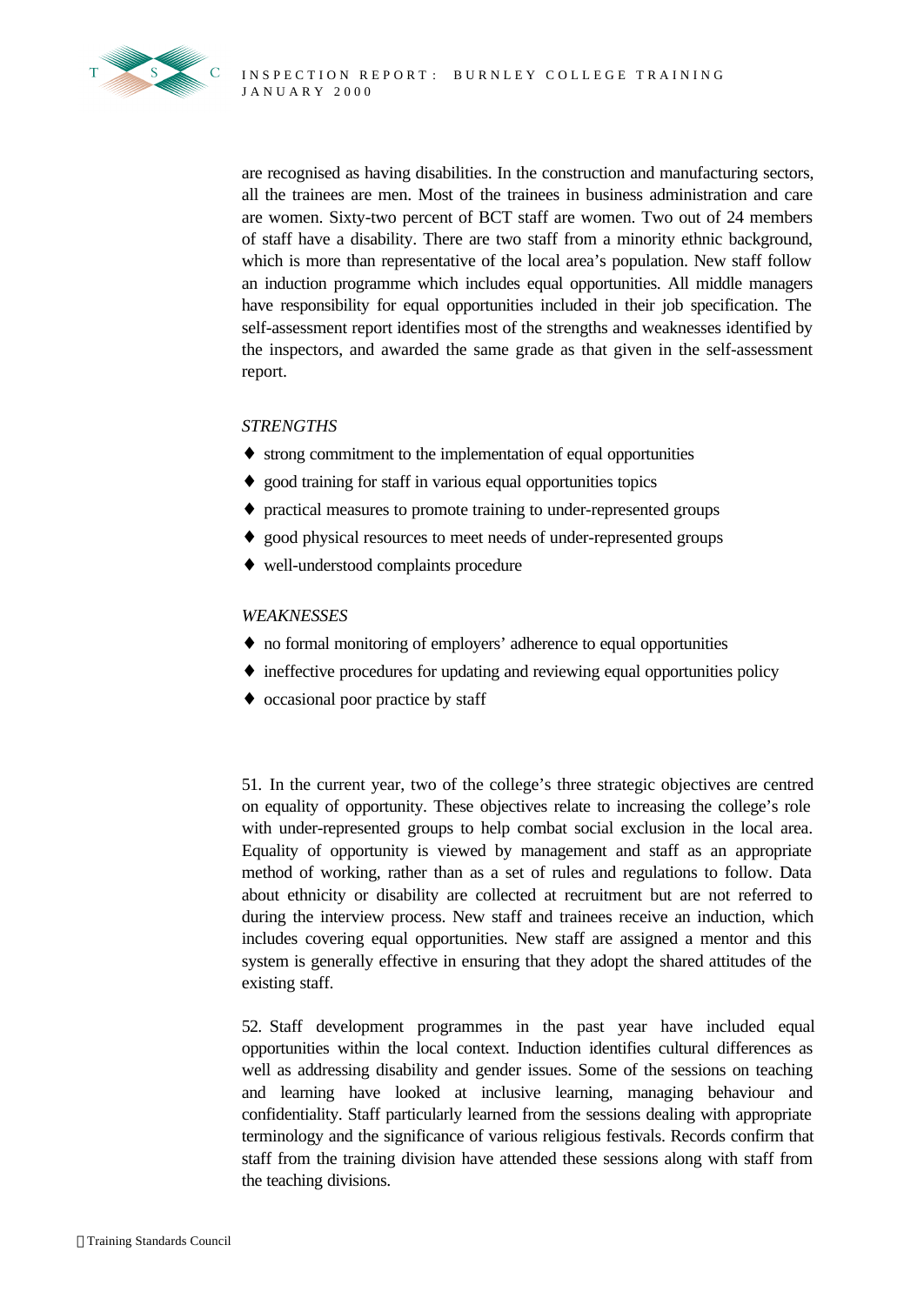

53. The college analyses recruitment and retention data by gender and ethnicity. The relevant data is sent to each division and staff are expected to incorporate any implications from the data into their annual course review. No one person is designated as having responsibility for ensuring equality of opportunity as all managers have this responsibility included in their job specifications, but there is a minority ethnic development officer, whose task is to raise awareness of workbased training in the local minority ethnic communities. He has undertaken initiatives to inform the local communities about work-based training opportunities, and to increase the number of trainees from under-represented groups. These initiatives have included road shows to publicise BCT's services, where girls' schools have been targeted to encourage girls to apply for courses in construction, information technology, engineering and manufacturing. A mobile information technology classroom is used to promote work-based training to local communities. More than 500 year-11 students attended two recent events. These events have had only limited success, although three women started a construction training programme in 1998. The construction department has developed a project for disaffected young people to become builders in the community. The project aims to provide 15 young people each year for five years with training and qualifications in the building trade. The project targets women and members of minority ethnic communities for recruitment. Trainees work on the renovation of empty houses in a local area and they can achieve NVQs at levels 2 and 3 through the college's work-based programme.

54. There is excellent physical access to all the college's buildings for those with mobility difficulties, including ramps and lifts, and there are wheelchair-level counters at reception. Evacuation procedures take account of the needs of people with disabilities. There is a prayer room with a college chaplain and a college imam available to provide support to trainees. BCT has ensured that a work-placement provider will allow a Muslim trainee time for prayer in the workplace. Two Muslim women, whose fathers would not allow them to travel on public transport, were able to continue training as they were found work placements within walking distance of their homes.

55. A college complaints procedure is set out in a student handbook, which is issued to all trainees during their induction to the college. All people served and employed by the college have access to the procedures. There is a file of complaints in the training division for those complaints which are directly work-placement related and which can be resolved more easily by the training and development officers or the head of training. Formal complaints, or those which might relate to the head of training, go to an assistant principal of the college. All complaints follow set procedures. Complaints are logged on an accessible standard form, either by the complainant or by the member of the college's staff receiving the complaint. A complaints tracking sheet is used to monitor the progress of the complaint to resolution. A review of tracking sheets demonstrates that both formal and informal complaints are managed effectively, in a timely and courteous manner, to the satisfaction of complainants.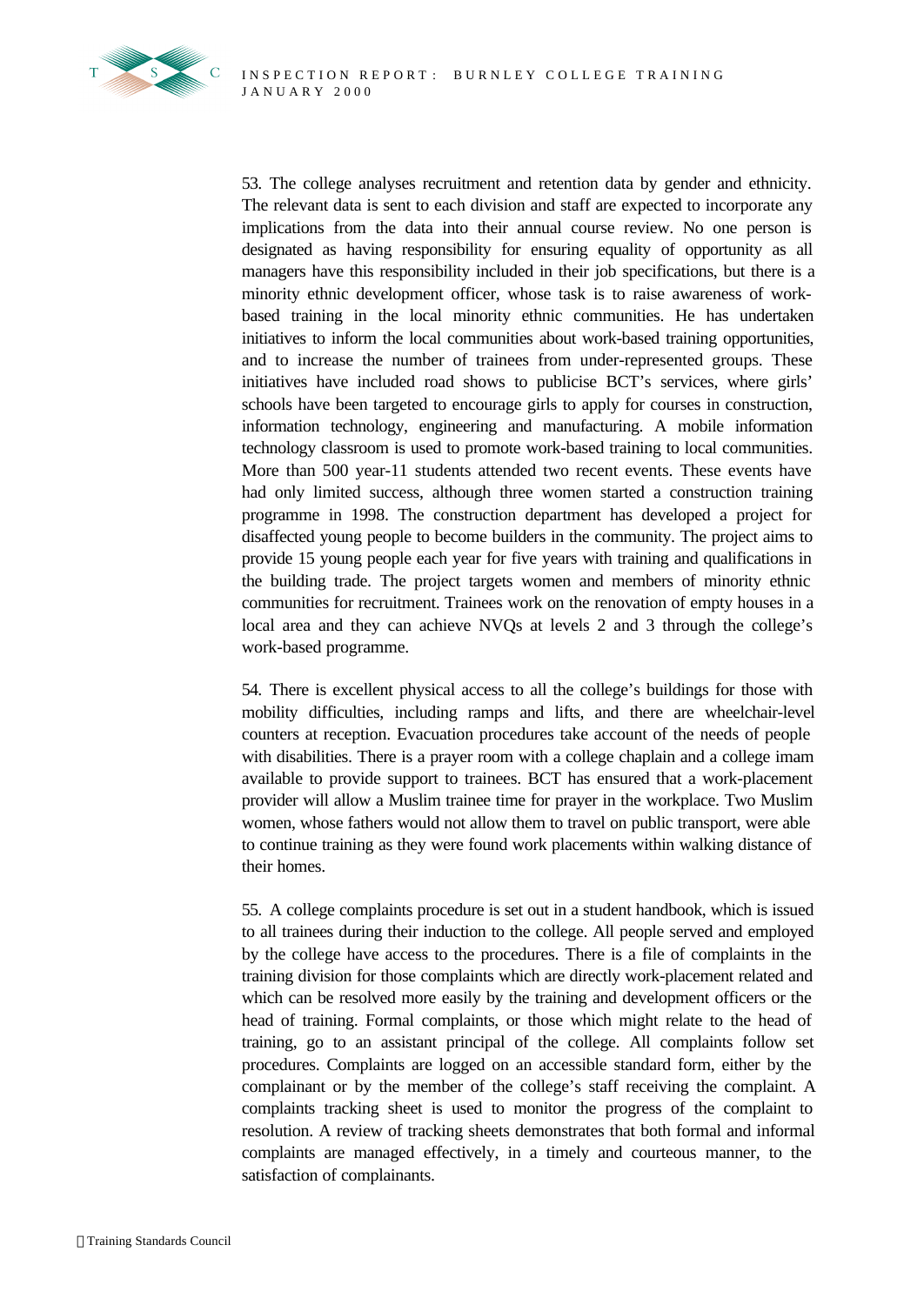56. Since 1996, the college has analysed complaints by gender and ethnicity. Over three years, more women than men have made complaints. These have come from trainees who are mainly from white and Pakistani backgrounds, reflecting the ethnic distribution in the college. Most complaints across the college relate to the courses. Separate data for work-based training is not available.

57. The contract with employers states that they should comply with equal opportunities legislation. When monitoring visits are made to employers, the training and development officers check that they have an equal opportunities policy. During reviews, both trainees and the staff make note of any issues in relation to equality of opportunity. However there is no formal system in place to check that employers are adhering to their own or the college policy and not discriminating against trainees.

58. The college prospectus and handbooks make reference to the college's commitment to equality of opportunity but do not give details of the policy or procedures. The college's disability statement is produced in large print, Braille, Urdu and Bengali and is available on request through student services. The college policy on equal opportunities is given to staff and trainees at induction. However there are two versions of the policy, one in the staff handbook and the other in the quality assurance manual. Both policies refer to trainees and staff. The policy in the staff handbook is comprehensive and this is the one used by the training division. One policy states that review of the policy is the responsibility of the academic board; the other that the policy should be reviewed by an equal opportunities committee of college managers who meet three times a year. This committee does not have representation from training staff or trainees. The committee is not a subcommittee of the academic board. Records of the action plans drawn up by the equal opportunities committee show that the targets for the past three years have not been met in full.

59. There is comprehensive monitoring of data in relation to gender and ethnicity both at college and in the training division. Figures are analysed, by individual occupational area, for gender, ethnicity, and disability. Both recruitment and achievement figures are analysed in this way. BCT then compares the figures with local TEC averages, and where this benchmarking shows under performance, it makes efforts to improve in that area. The culture of the college depends on the mentor process to promote good practice. Although there is a generally good approach to equality of opportunity, occasionally some staff members use inappropriate language or slip into gender stereotyping.

# **Trainee support Grade 2**

60. Trainees are referred to Burnley College and to BCT by the careers service or the Employment Service. There are special programmes for trainees with learning difficulties, and for adults on basic employability programmes, as well as the mainstream occupational programmes. Trainees have access to all the student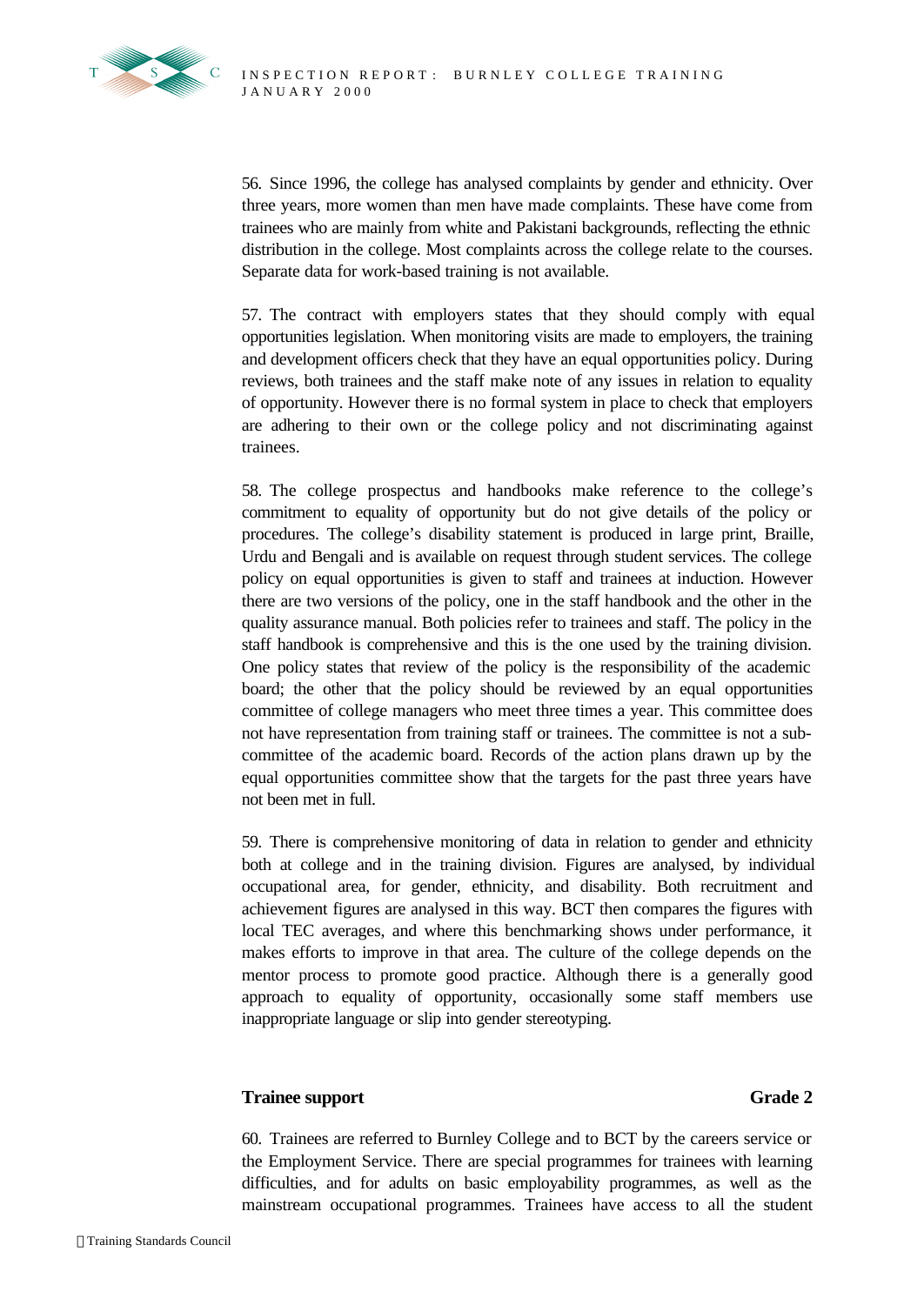services and support mechanisms in the college. They discuss their initial aspirations with a training adviser who keeps records of these interviews in the college. During their induction, trainees receive information on health and safety issues, and college policies and procedures. Trainees take basic numeracy and literacy tests on entry if they have not attained a GCSE at grade C or above in mathematics and English. BCT subcontracts training to the teaching divisions of the college. The training and development officers of BCT arrange work placements and conduct reviews. In some sectors, the occupational trainers conduct the reviews. A record of the review is kept on file in the college. Most trainees with additional learning needs have work placements and all mainstream trainees are employed. Trainees who have additional learning needs are offered extra support. Job-search workshops are provided for trainees who are not employed. There are clear lines of responsibility for trainee support. The self-assessment report identified many of the strengths and weaknesses which were identified by the inspectors and the grade awarded is the same as that given in the self-assessment report.

# *STRENGTHS*

- ♦ good integration of work-based trainees into the college provision
- ♦ effective support for trainees with additional learning needs
- ♦ well-planned induction
- ♦ excellent pastoral support

# *WEAKNESSES*

- ♦ little individuality in some individual training plans
- ♦ poor target setting for some trainees

61. The college strives to present work-based training as an option alongside other choices within the college provision. The prospectus gives information about workbased training in a similar format to the information on other courses in the college. However the college's Internet site does not as yet give information on the workbased programmes, although they are listed alongside other courses. Trainees and New Deal clients are encouraged to use all the college's facilities for students. These include the refectory, learning resource centre, drop-in information technology centre, the fitness centre, a day nursery and the travel shop. Trainees use all the facilities with the exception of the day nursery.

62. There are a variety of aids and resources for trainees who have practical difficulties in taking full advantage of learning within the college environment. For those who have hearing difficulties, there is an induction loop system, radio microphone system, tape recorders and individual learning support. For those with visual impairment, there are tape recorders, closed circuit television, enlarged print photocopies and individual support. For those with physical disabilities there is excellent physical access, as well as car parking spaces and specialist equipment. Individual support can also be arranged for those using wheelchairs who require it.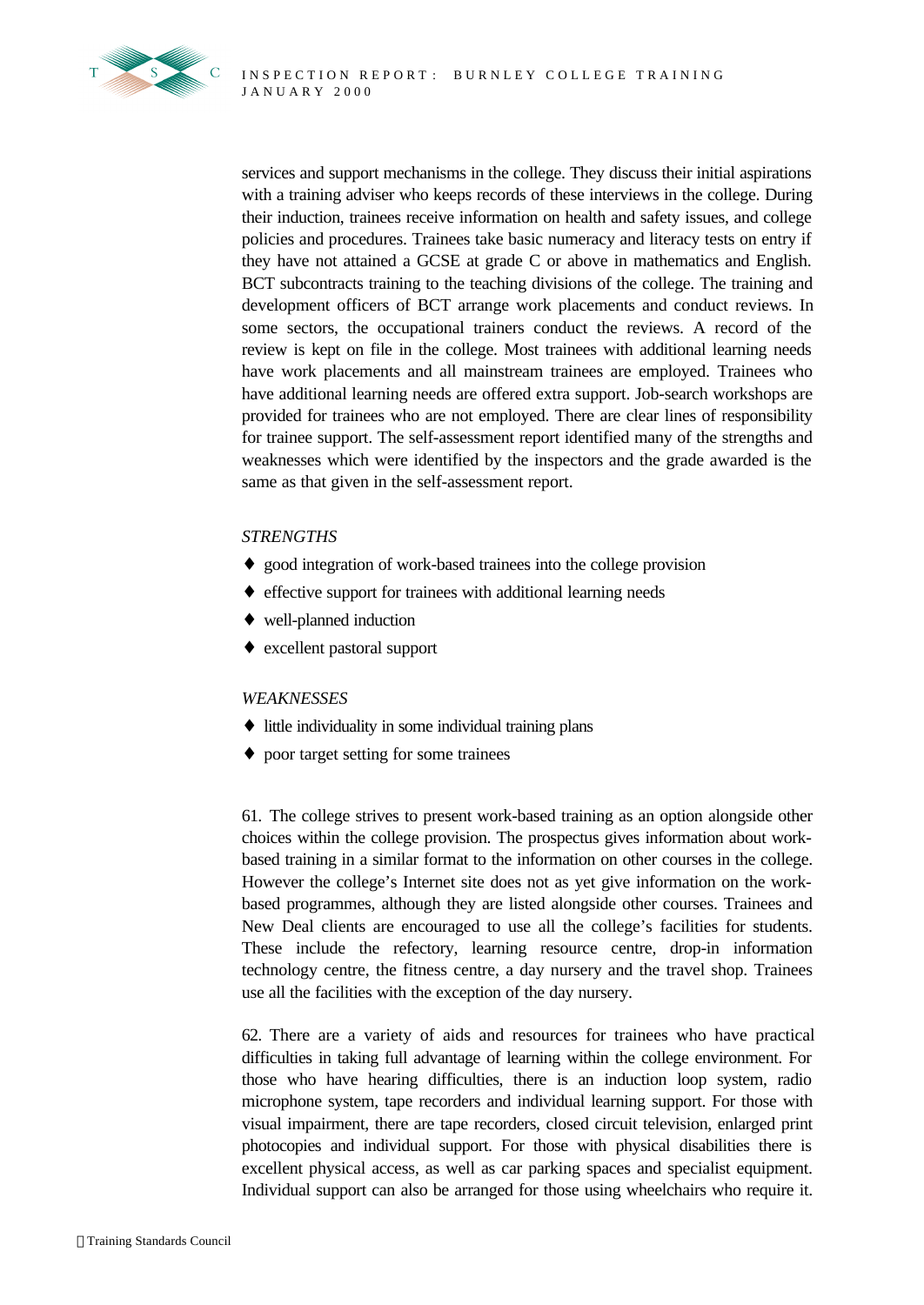

Trainees who have encountered difficulties in their work placements have been moved to different or more sheltered places, at the discretion of the training staff.

63. Each trainee attends a full-day induction at the college at the start of their programme. This is well planned, and includes information on health and safety requirements, grievance procedures, the NVQ process and equal opportunities. During induction, the trainees are shown the full range of services available to them in the college. The trainees are given a handbook which doubles as a diary and contains a list of the students' services, the code of conduct, statements on equal opportunities and health and safety and useful telephone numbers. Most young people start their programmes in September when the main college induction is offered. However, those who start at other times during the year also receive a full induction. Young people who have special learning needs have a separate induction within the training division to allow for a different pace of teaching. Induction for adults on the work-based training programme is offered every four weeks.

64. There is excellent pastoral support for all trainees and an extensive counselling service. There are qualified counsellors in the training division itself and in the community centre used for adult training, as well as regular college counsellors. There are strong and well-used links with the probation services, housing associations for young people and Social Services. Trainees have been provided with counselling to help them cope with a variety of stressful events, such as the death of another student, family bereavement and accidents. Trainees with hygiene problems are, on occasion, visited by staff, who help them clean their accommodation and clothing, and advise them on their personal presentation so that these problems do not adversely affect their progress. Several trainees who dropped out of the school system have been encouraged and supported to train in a secure environment. Trainees who cannot work at home are given time and space in the workplace.

65. At the beginning of the programmes, mainstream trainees undergo psychometric assessment with a structured interview. This includes discussion of the trainees' national records of achievement, school reports and past experiences, part-time jobs and curricula vitae where appropriate. However, there is no use made of the college's procedures to assess trainees' prior learning in a systematic way, other than in a few isolated examples.

66. The college is developing a computerised screening programme for the initial assessment of key skills. It is accessed through the Internet and has been used this year by some work-based trainees. There is a set of simple feeder questions, which automatically directs the user to further questions on either basic or key skills. The answers are analysed on the system and reports are printed and sent to the tutors. However, the system is not fully developed and the results were not used for the current trainees' action planning.

67. In most occupational areas, there is a lack of individuality in the initial assessment process and the subsequent action planning. Individual training plans in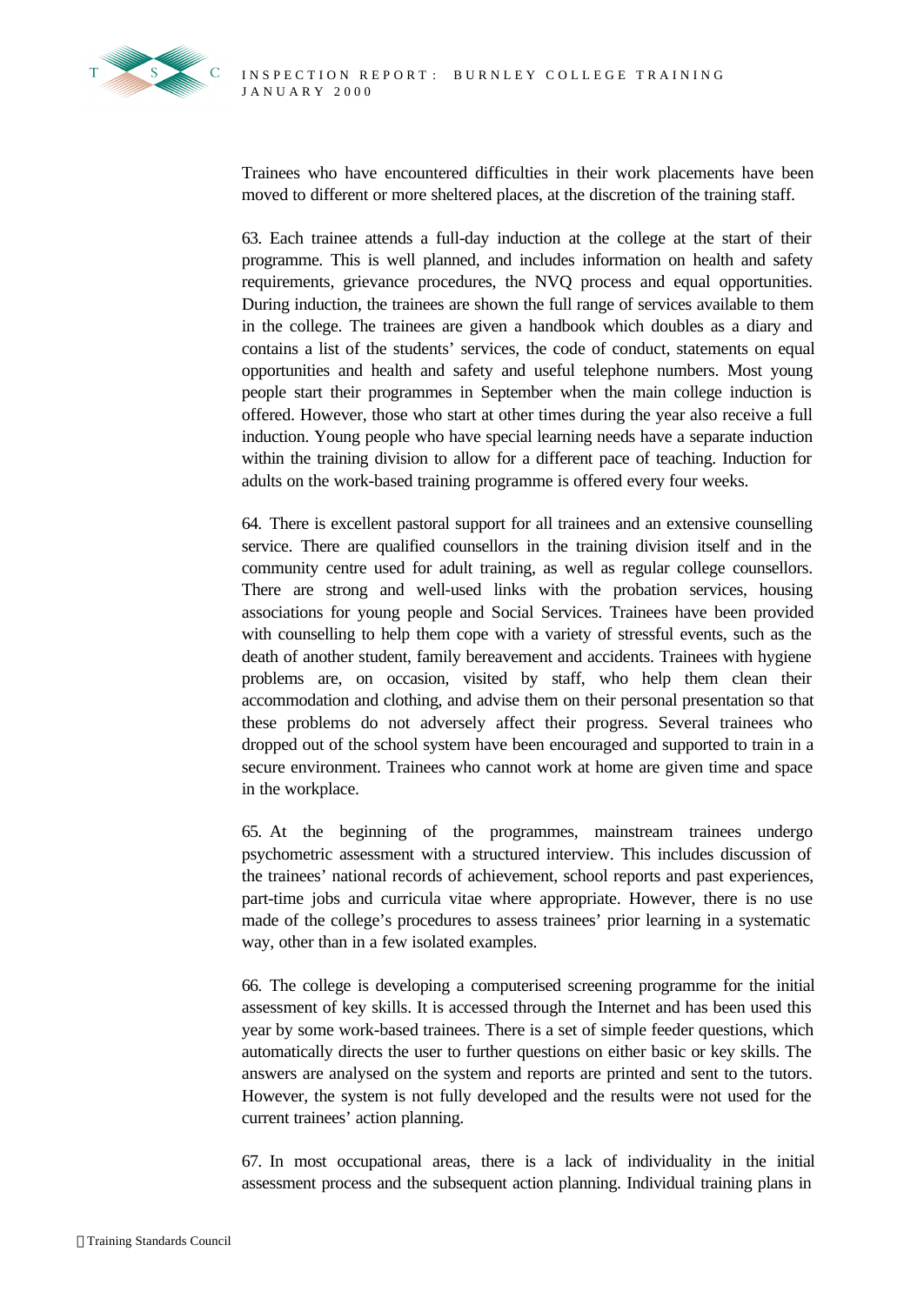

most areas are indistinguishable. They lack details in terms of individual assessed needs and a plan of how these needs could be addressed.

68. Reviews are generally frequent, but in four of the occupational areas, the process does not help trainees to progress towards their qualifications. In care and construction, blanks are left in the action planning sections of review forms. In care and business administration, the employers are not involved in the process. In construction and retail in particular, there are no specific intermediate targets. Copies are not given to the trainee or the employer.

# **Management of training Grade 2**

69. BCT is a division of Burnley College. Both trainees and staff have access to the facilities and support that this large organisation can provide. Over the last few years the training division has expanded significantly; new areas include adult training and areas vacated by other training providers, such as information technology. Some of this expansion has been opportunistic and some has been planned. The income from the training arm of the college is now almost 10 per cent of the college's total income. The training division is situated in a new, dedicated suite of offices and training rooms within the main college's campus. These training rooms are used for trainees with additional learning needs. Adult training is carried out on another site in a refurbished building. In addition, there is a business development office in the town that acts as an interface with employers. The organisational structure within BCT is split into four sections to manage trainees with additional support needs, trainees without such needs, adult trainees, and a section providing administrative support. The divisional team consists of a manager, whose line manager is an assistant principal, a deputy who also acts as the workplacement manager, two programme leaders, two administration officers, and seven training development officers. Their role is to act as a link with employers, to recruit trainees and to monitor trainees' progress in the workplace. In addition, New Deal is managed and run by the college's student services unit. All the New Deal clients are on the full-time education and training option and their training is fully integrated into programmes within the occupational areas of the college. The BCT manager has a dedicated budget. He meets his line manager every two weeks on a formal basis and many times more informally. The main agenda items are strategic planning and financial matters. Team meetings within the division are held every two months. All trainees who require additional support are catered for within the training division itself, while the training of most of the other trainees is subcontracted out to the college's specialist occupational divisions. Training in engineering and masonry is subcontracted outside the college. The training for motor vehicle programmes was also subcontracted out but has recently been handed over completely to another specialist training provider. Ninety-eight per cent of BCT's training takes place in the college. All subcontractors' activities and responsibilities are set out in service level agreements. The staff have job descriptions that set out their roles and responsibilities and to whom they report. Staff development is directly linked to annual appraisal. A full range of compliance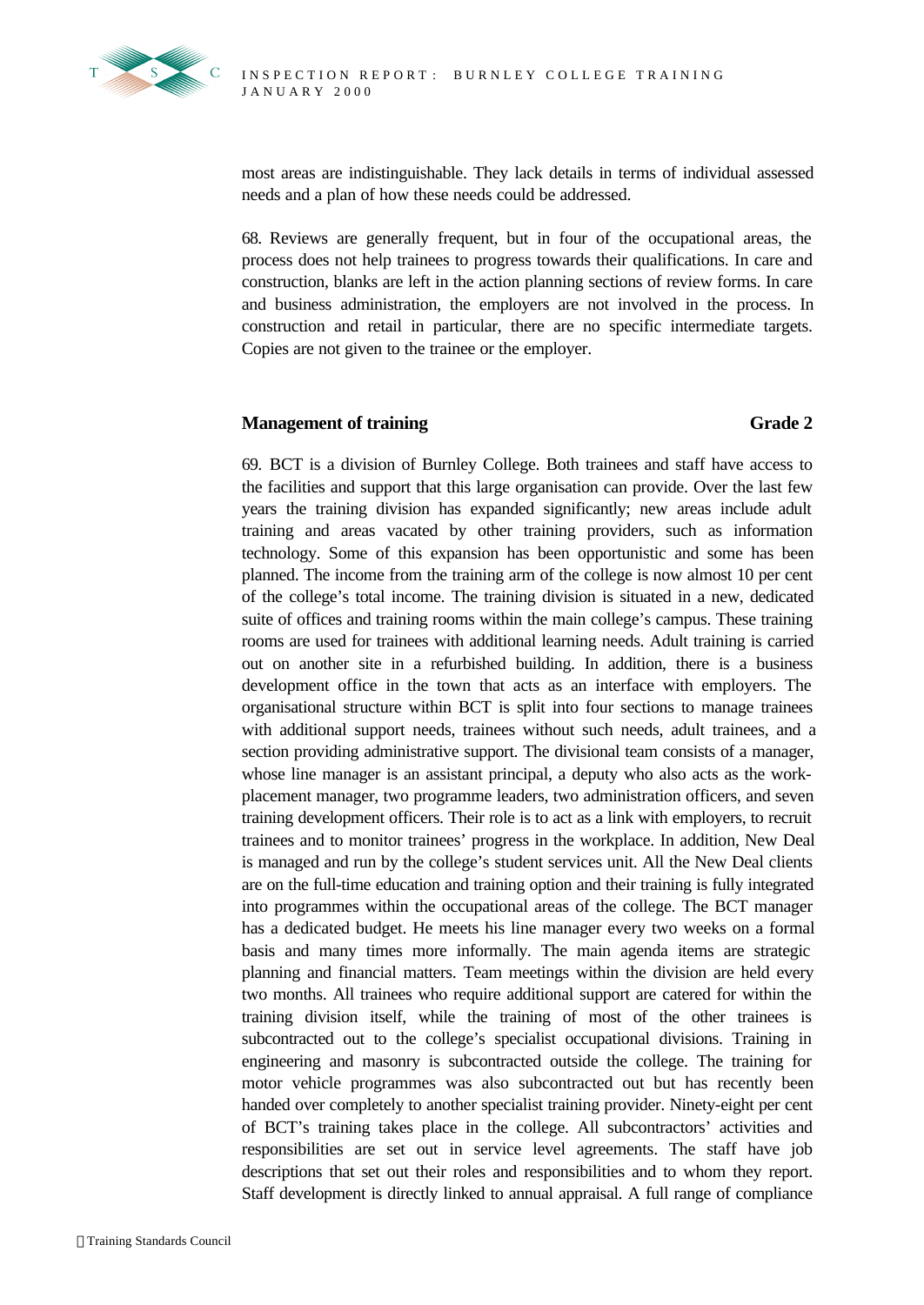

records and statistics is available to assist in strategic decisions. The management information system is used by the division for tracking New Deal clients and providing statistics to the New Deal co-ordinator. Burnley college gained the Investors in People Standard in 1995 and was re-accredited in 1998. The selfassessment report was comprehensive and correctly identified many strengths but was over-critical in the weaknesses listed. Other strengths and weaknesses were found by inspectors. The self-assessment report was written in November and actions to improve the management of training in the near future had been started by the time of inspection. The grade awarded by the inspectors is the same as that given in the self-assessment report.

# *STRENGTHS*

- ♦ well-controlled management of training
- ♦ extensive staff development programme
- ♦ good internal communications

# *WEAKNESSES*

- ♦ some poor co-ordination of on- and off-the-job training.
- ♦ no overall tracking of trainees' progress

70. BCT has an annual business plan which forms part of the college's strategic plan. It analyses local labour market, social and economic trends. The result of this extensive study is then used as a basis for influencing management decisions, aiming to ensure that the range and volume of the training will meet the needs of industry and commerce, and the expectations of school leavers. There is also an annual review of BCT's performance against contractual targets, which is used to inform targets for the following year. Targets are set for recruitment, outcomes and trainees' retention. A target achievement plan is devised, agreed and implemented at a section and individual level. Staff are involved in the process and highly committed to it. All staff are enthusiastic and have a clear understanding of their roles and responsibilities.

71. The college's ISO 9002 quality standard procedures help to maintain a consistent approach to management. There are also detailed service level agreements for both internal and external subcontractors which clarify training requirements. These agreements were used effectively to address poor performance on the part of one subcontractor; when problems were identified, rapid action was taken, with remedial action identified and acted upon promptly.

72. The TEC has monitored significant improvements in BCT's performance over the last three years. BCT has moved from relatively poor performance, in comparison with other local training providers, to become one of the most successful training providers, both for mainstream trainees and for those with special needs. This is also confirmed by feedback from trainees and employers.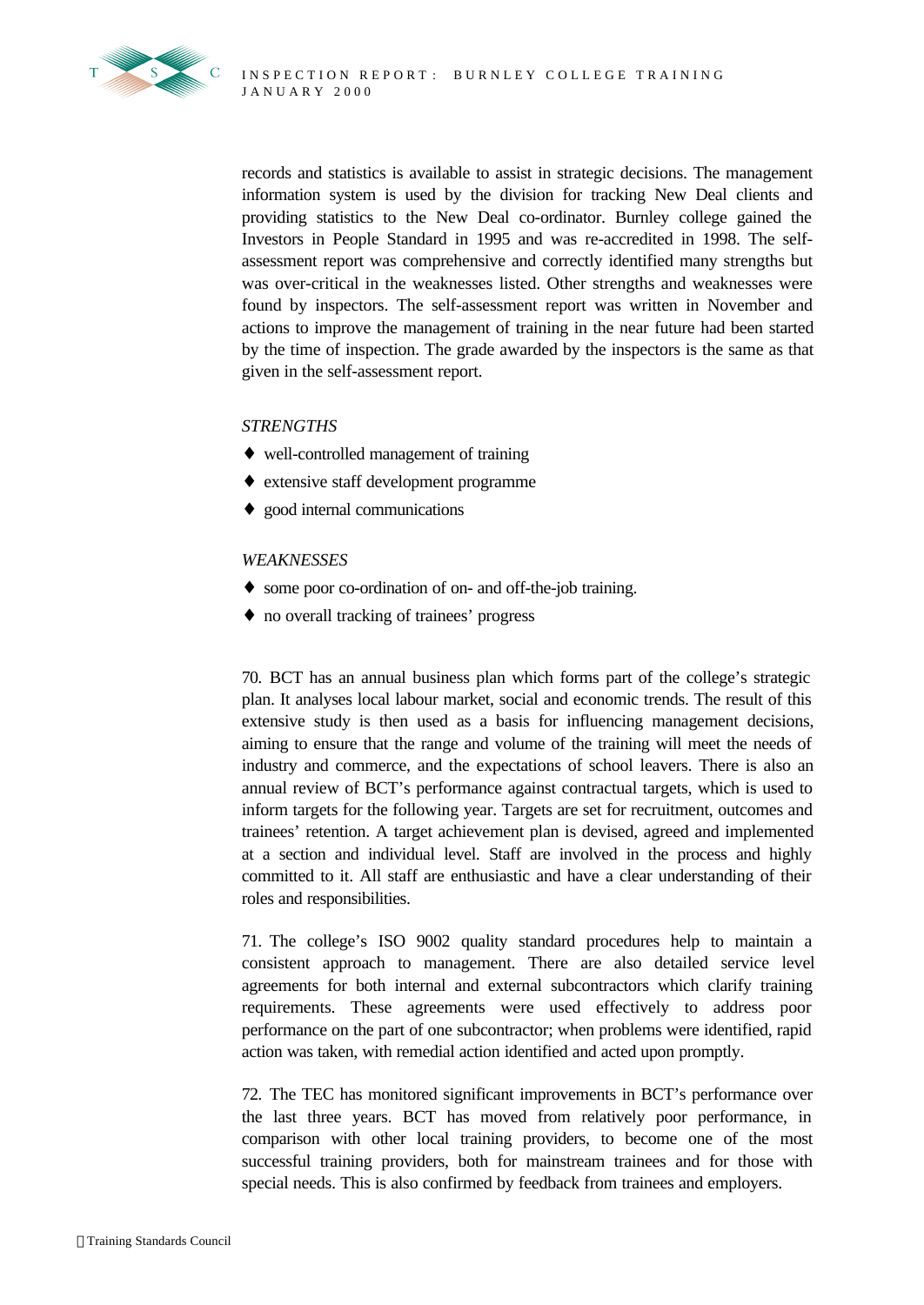

73. The college holds three training days each year which all staff are expected to attend. Those involved in teaching and training attend themed training days which form the college's 'Excellence in Teaching and Learning Initiative'. Other staff attend alternative training sessions. Staff use the new information and techniques gained in these sessions to improve their own performance and the effectiveness of their teaching. In so doing, they consult with trainees about their opinions of any proposed changes and their impact

74. In addition to these training opportunities, full-time staff undergo annual appraisals in which they identify their training needs. Although this system is not extended to part-time staff, they also have the opportunity to attend all relevant staff development opportunities. Staff from the training division have attended 13 training events in the past year.

75. Open debate by staff is encouraged in many different ways. The principal holds three staff meetings a year for all staff, where he reports on the college's performance against strategic targets and annual goals; he also meets with divisional staff in an open forum twice a year and meets all new full-time members of staff individually. Academic board meetings have only three agenda items, and staff are given prior notice of these so they may be discussed, and questions brought to the meetings by staff or departmental representatives. Academic board members are split into discussion groups for initial discussions on the agenda items. There is one major awards ceremony for the whole college and one for each division. Governors, tutors, recipients and their parents are invited together, with special guests on occasions. Such events celebrate success but also provide communication channels. Staff state that internal communications have improved considerably in the last 18 months and that they now receive information in a timely manner, so that they have the opportunity to influence debate.

76. There is little co-ordination of on- and off-the-job training in all but two of the specialist occupational areas. Co-ordination is not a problem in foundation for work or manufacturing, as the trainer acts as both the assessor and the progress reviewer, supported by the training development officers. In other areas, where this is not the case, trainees' progress is delayed by the employers' lack of understanding of what is happening at college. This means that employers cannot plan the on-the-job experience to reinforce the theory training their trainees are receiving.

77. BCT has no master tracking system to monitor trainees' progress. Progress, achievement rates and retention rates are not readily available for analysis or to spot where trainees are slipping behind. This reduces the accuracy of future planning. Individual training plans reflect standard dates for achievement. In both care and engineering, some trainees have not been assessed in the workplace for a period of several months and this problem has not been easily identified.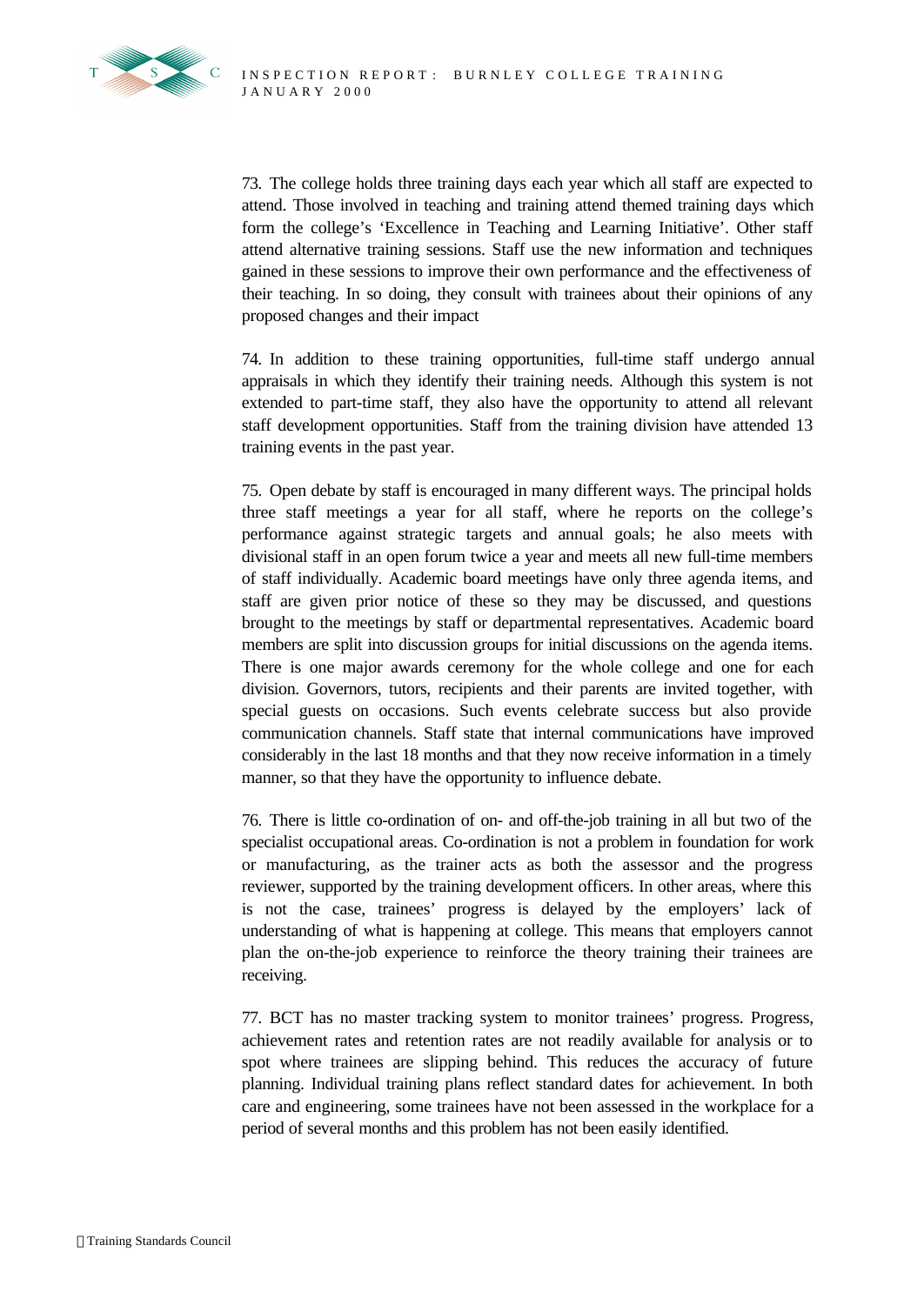

# **Quality assurance Grade 2**

78. BCT developed a quality assurance policy and procedure manual, and achieved the ISO 9002 quality standard in March 1995, as part of the TEC's requirements. BCT's procedures cover all aspects of the work undertaken with trainees and include recruitment, initial assessment, induction, training, assessment and verification. The college as a whole subsequently developed its own quality assurance management system in 1996. The quality assurance framework is extensive and BCT follows both its own ISO 9002 procedures and the relevant college-wide procedures. There is a document which makes clear the relationship between the two sets of procedures and there are agreed differences between them. BCT's operating procedures are under continual monitoring and review, and in 1999 further procedures were added to cover activities relating to the adult programmes. Responsibility for quality rests with several key people. An external consultant has supported BCT to develop and implement its procedures, and has a continuing role in terms of internally auditing procedural compliance. The college's quality assurance manager is responsible for the development and implementation of the college's overall quality assurance procedures. BCT's manager is also responsible for ensuring that the quality assurance management system is effectively implemented. There is an internal college inspection team whose role is to inspect the quality of training across the college, including BCT, and to identify areas for improvement. Internal inspection is a relatively new initiative, introduced in April 1999 and repeated six months later. Regular monitoring of BCT is conducted by the TEC to ensure contract compliance. Recent monitoring reports show favourable results, with a requirement for BCT to produce a joint action plan to address its findings combined with those from external inspection. Feedback is obtained from a variety of sources. Staff feedback was obtained through a survey conducted by an external consultancy in 1998. Staff feedback is also gathered regularly through the meetings programme, as well as through informal methods. Trainees, staff and employers' feedback is gathered from questionnaires using a proprietary software programme. Feedback is collected and analysed at different stages of the trainees' programmes and the key findings are summarised. The findings have informed the development of the self-assessment report. Selfassessment is now a routine feature of the college's quality assurance framework. The self-assessment process was conducted by each division within the college and all staff were involved in either developing or agreeing the proposed strengths and weaknesses. BCT produced a self-assessment report which was separate from the college report, but which complements it, and deals entirely with work-based training. BCT claimed several strengths in this aspect of training, and only two weaknesses. Inspectors agreed, in the main, with the strengths and found that the weaknesses were already being addressed at the time of inspection. The grade awarded is the same as that given in the self-assessment report.

# *STRENGTHS*

♦ comprehensive and well-used quality assurance arrangements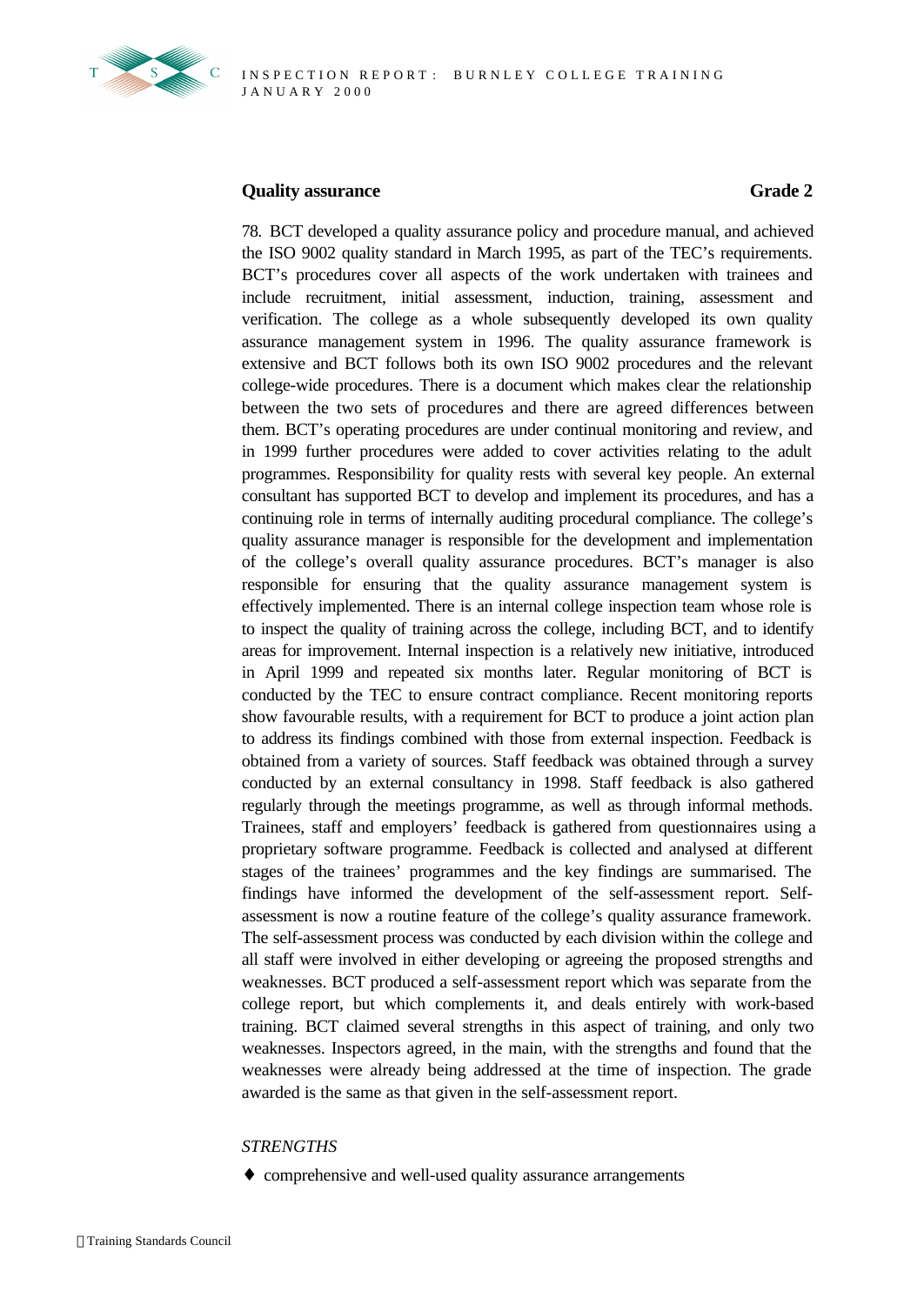

- ♦ good involvement by staff in development of quality assurance arrangements
- ♦ thorough self-assessment process

### *WEAKNESSES*

- ♦ some weak internal verification practice
- ♦ no formal monitoring of the quality of on-the-job training

### *GOOD PRACTICE*

*There is a three-tiered system for the observation of staff providing off-the-job training. Line managers observe sessions as part of the staff appraisal system. The college inspector observes classes as part of the college's quality assurance regime. The good practice lies in the peer observation of training whereby members of staff sit in on each other's classes and complete an observation record using previously laid down performance criteria. This peer observation is entirely confidential between the observer and trainer, and its purpose is personal development and a means of sharing good training practice. Staff find this system to be useful in helping them to improve the standard of their training activity.*

79. The quality assurance management system in operation at the college and at BCT is very comprehensive and covers almost all of the activities which relate to trainees. There is a quality assurance policy, and detailed procedures, which clearly list the procedure, accompanying documents and responsibilities for a broad range of activities. The internal audit process is particularly rigorous. The internal audit schedule ensures that all procedures are audited annually by an external auditor, and some are audited up to four times each year. The audit results in a detailed and objective report, identifying any non-compliance and making recommendations for adjustments or additions to existing procedures and documents. The overall results from internal audits are formally reviewed at management level within BCT twice each year, and appropriate action taken as a result of the findings. There are many examples of BCT identifying and resolving problems which have been highlighted in this way. For example, staff and managers identified some difficulties and inconsistencies in the internal verification process, and firm plans are now in place to change the staffing responsibilities in some areas. Routinely, the internal audit process highlights areas where documents are not completed correctly, or on time, and managers then take corrective action to ensure that the same problem does not recur. The quality assurance management system includes an evaluation and improvement procedure, which stipulates how BCT monitors and evaluates the quality of its training, using a range of information and processes.

80. There are no procedures to co-ordinate on- and off-the-job training, and the monitoring of the college's teaching divisions as subcontractors has only recently become formalised by BCT. There are detailed service level agreements between BCT and the teaching divisions responsible for the delivery of some aspects of the TEC-funded programmes. However, these are a relatively recent development as they were implemented in September 1999, and it is too early to assess their effectiveness in terms of the impact on improving the quality of training. There is no procedure for monitoring externally subcontracted training.

81. The quality assurance management system is well established within the organisation. Staff are closely involved in the development of procedures. There is a college quality assurance committee composed of a cross-section of staff, and its role is to initiate and approve developments in the quality assurance management system. There are opportunities for staff to suggest improvements through staff meetings and to request amendments to procedures. BCT's head of department reviews these personally. Staff understand and are committed to the quality assurance management system and to continuous improvement. The 'Excellence in